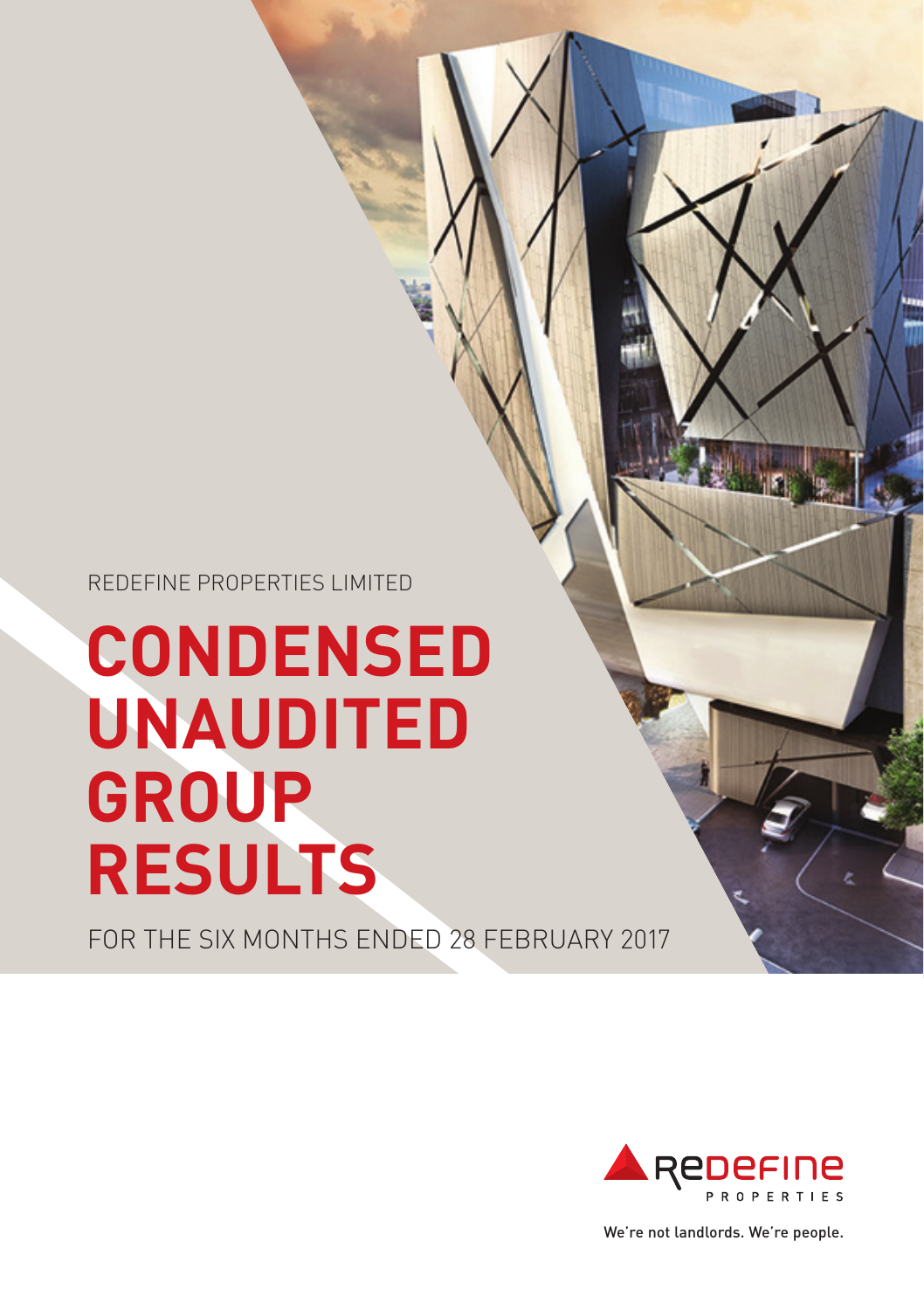| <b>OPERATING</b><br><b>MARGIN IMPROVED</b><br>to<br>82.6%                                                 | <b>PROPERTY</b><br><b>ASSETS</b><br>expanded by<br>R11,4 billion |  |  |  |  |
|-----------------------------------------------------------------------------------------------------------|------------------------------------------------------------------|--|--|--|--|
| Broadened funding sources<br><b>TRANSFORMATION</b><br>and LTV<br>being accelerated<br>maintained at 39.8% |                                                                  |  |  |  |  |
| <b>BRAND VALUED</b><br>at                                                                                 |                                                                  |  |  |  |  |

**R6,3 billion**

Leon Kok (CA(SA)), Redefine's financial director, was responsible for supervising the preparation of these condensed unaudited consolidated financial statements.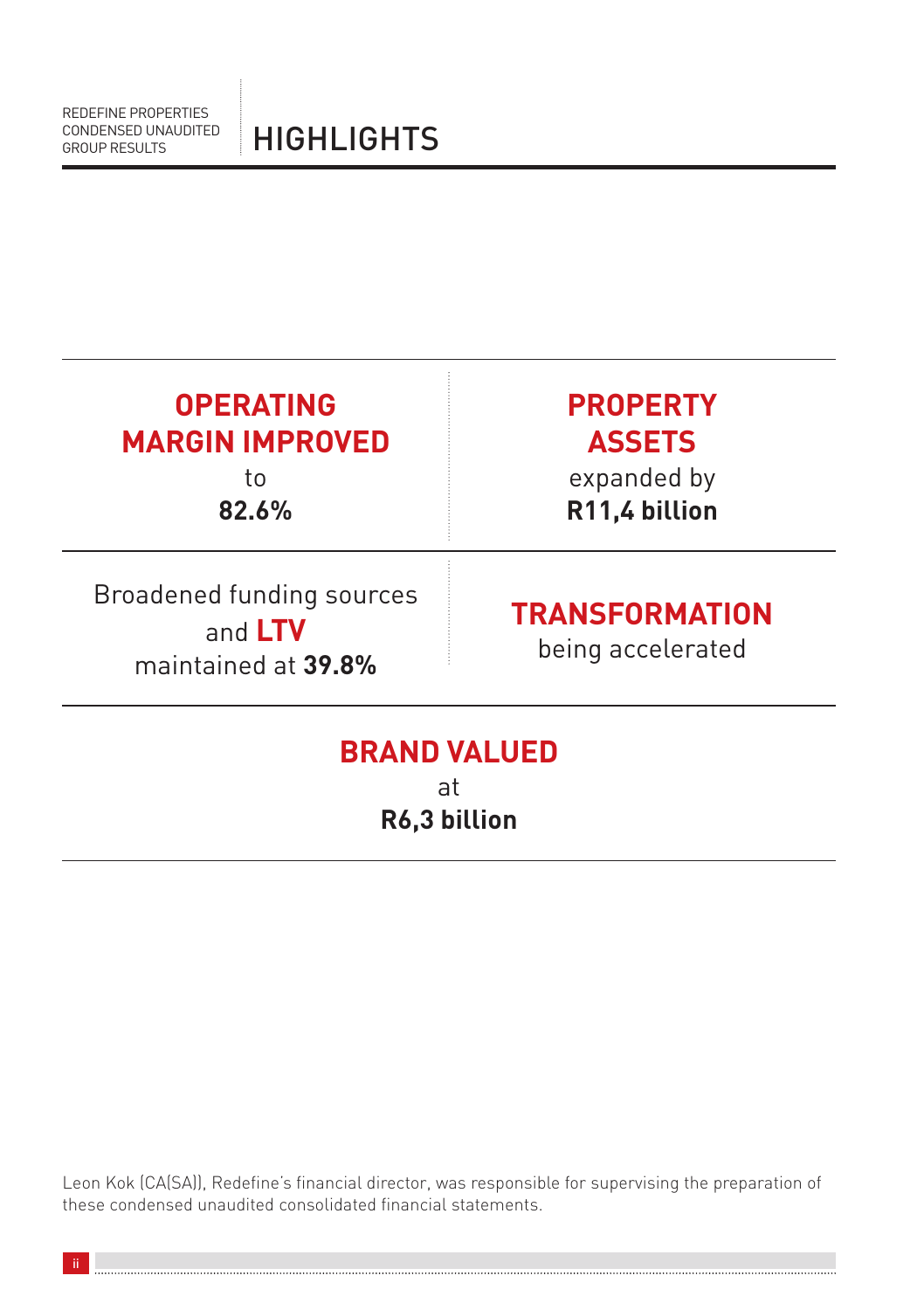REDEFINE PROPERTIES CONDENSED UNAUDITED GROUP RESULTS

### PROFILE

Redefine is a leading South African-based Real Estate Investment Trust (REIT), with a diverse, internally managed, R84,1 billion (FY2016: R72,7 billion) property asset platform, of office, retail and industrial investments, anchored domestically and complemented by substantial real estate investments in the United Kingdom, Poland and Australia.

Redefine's primary mission is to achieve growing cash flows which will deliver quality earnings, sustained growth in distributions, and long-term growth in total returns for shareholders.

Redefine is listed on the Johannesburg Stock Exchange (JSE) with a market capitalisation of R60,5 billion (FY2016: R58,1 billion) and is included in the JSE Top 40 index. Redefine's shares, by volume, are among the most actively traded on the JSE, making it a highly liquid single entry point for investors to gain exposure to domestic and multiple international real estate markets.

At 28 February 2017, Redefine's diversified local property portfolio was valued at R67,7 billion (FY2016: R54,7 billion). The group's international real estate investments, valued at R16,4 billion (FY2016: R18,0 billion) represented 19.5% (FY2016: 24.8%) of total property assets, providing geographic diversification into the UK, Polish and Australian markets.

Redefine has a 29.8% (FY2016: 30.1%) equity interest, valued at R4,3 billion (FY2016: R5,0 billion), in Redefine International PLC (RI PLC) which is listed on both the London Stock Exchange (LSE) and the JSE. Redefine also has a R6,0 billion (FY2016: R6,3 billion) presence in the Australian property market through a direct 50.0% (FY2016: 50.0%) interest in North Sydney's landmark tower, Northpoint, as well as a holding of 25.4% (FY2016: 25.5%) in Cromwell Property Group (Cromwell), one of the leading property groups listed on the Australian Stock Exchange (ASX). Redefine has a 39.5% (FY2016: 44.9%) share in Echo Polska Properties N.V. (EPP), valued at R3,6 billion (FY2016: R3,9 billion). EPP is dual listed on the Luxembourg Stock Exchange (LuxSE) and the JSE and owns a portfolio of prime retail and office real estate assets throughout Poland.

Redefine acquired an 11.8% share in Mara Delta Property Holdings Limited (Mara Delta) which is dual listed on the JSE and Mauritian Stock Exchange, as well as a 37.1% interest in Nigerian-based Oando Wings Development Limited (Oando) through the acquisition of the Pivotal Fund Limited (Pivotal).

### FINANCIAL RESULTS

Redefine's Board has declared a distribution of 44,82 (HY2016: 41,70) cents per share for the six months ended 28 February 2017, an increase of 7.5% (HY2016: 6.9%) on the comparable period of the previous year, which is in line with market guidance. Gross distributable income for the period increased by 24.8% (HY2016: 29.3%), benefiting from a number of substantial quality acquisitions made.

Property portfolio revenue for the period contributed 99.6% (HY2016: 98.7%) of total revenue, whilst income from listed securities represented 0.4% (HY2016: 1.3%).

Operating costs were 33.9% (HY2016: 34.4%) of contractual rental income - the improvement is driven by utility recoveries. Net of electricity and utility recoveries, operating costs were 17.4% (HY2016: 17.6%) of contractual rental income. The group's domestic investments contributed 77.3% (HY2016: 78.8%) of distributable income and the international investments contributed 22.7% (HY2016: 21.2%).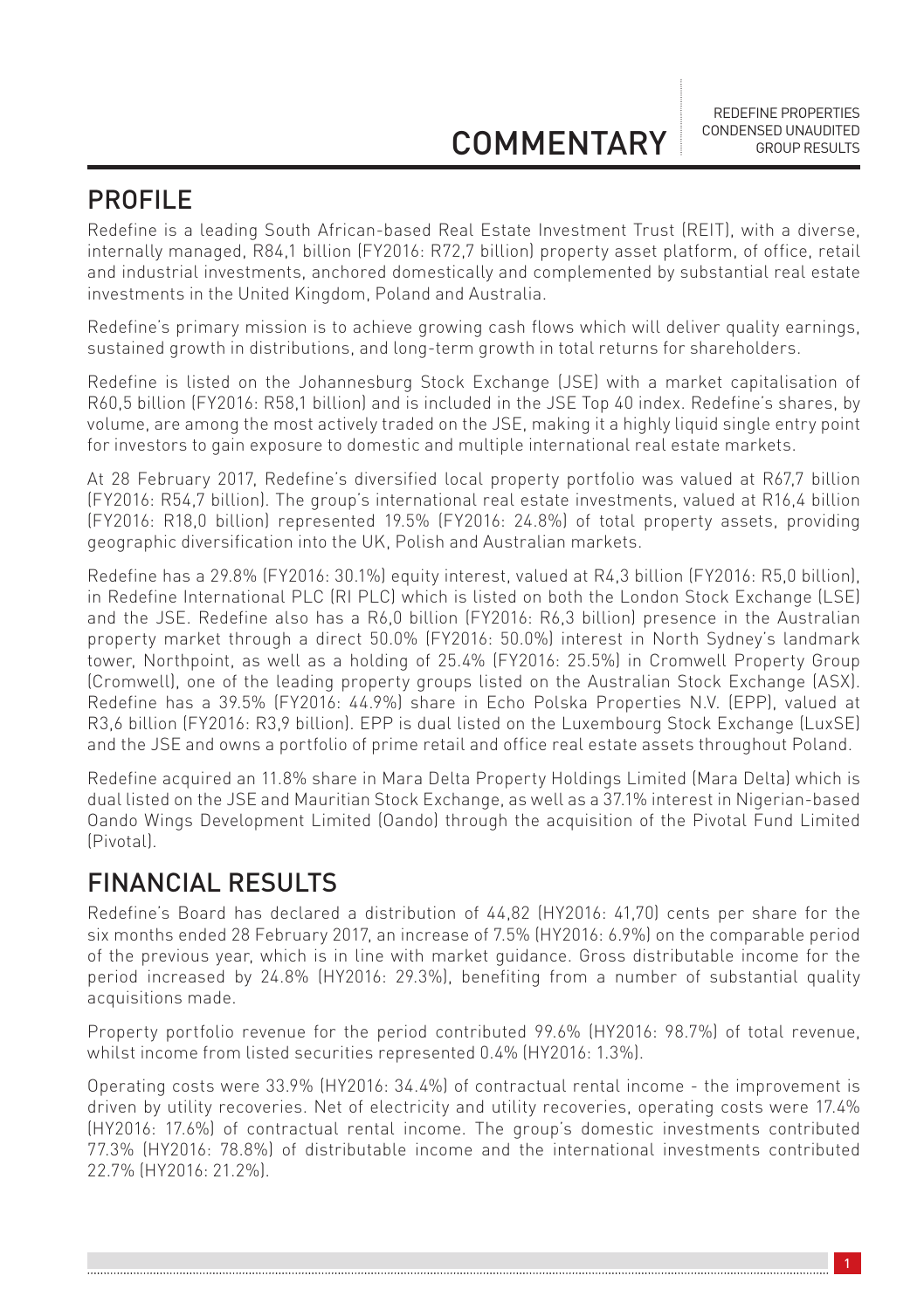COMMENTARY continued

### CHANGES IN FAIR VALUES

The group's property portfolio was internally valued by the directors at 28 February 2017 resulting in a net increase in value of R156,2 million (HY2016: decrease of R605,9 million). In terms of IAS 40 and IFRS 13, Redefine's investment properties are measured at fair value through profit or loss using valuation inputs which are categorised as level 3 on the fair value hierarchy. There were no transfers between levels 1, 2 and 3 during the period.

Redefine issued exchangable bonds during September 2016 and raised EUR150,0 million. These exchangable bonds are measured at fair value through profit and loss. The fair value is determined with reference to the quoted price on the Frankfurt Stock Exchange and has been classified as level 1. The exchangeable bonds were fair valued at 28 February 2017 which resulted in a R433,5 million decrease in the liability. The fair value of the investment in listed securities' increased by R152,1 million (HY2016: decrease of R166,6 million) during the period. The balance of the fair value movements of R53,6 million (HY2016: R230,9 million) relates mainly to the decrease (HY2016: increase) in the mark-to-market of the group's derivatives, which protect the group against adverse movements in interest and foreign exchange rates and which were valued using the swap curve and forward pricing methods respectively. In terms of IAS 39 and IFRS 13, Redefine's listed securities and derivatives are measured at fair value through profit or loss and are categorised as level 1 and level 2 respectively.

### PROPERTY PORTFOLIO

The portfolio vacancy rate increased marginally during the period by 0.6% (FY2016:0.3%) to 5.5% (FY2016: 4.9%).

Leases covering 171 208m² (HY2016: 282 070m²) were renewed during the period at an average rental increase of 3.1% (HY2016: 4.1%) with the tenant retention rate a pleasing 86.0% (HY2016: 83.0%). A further 205 213m² (HY2016: 171 832m²) was let across the portfolio.

Net arrears increased to R73,3 million (FY2016: R39,8 million), representing 9.4% (FY2016: 6.3%) of gross monthly rentals. The increase in arrears is attributable principally to the Pivotal acquisition.

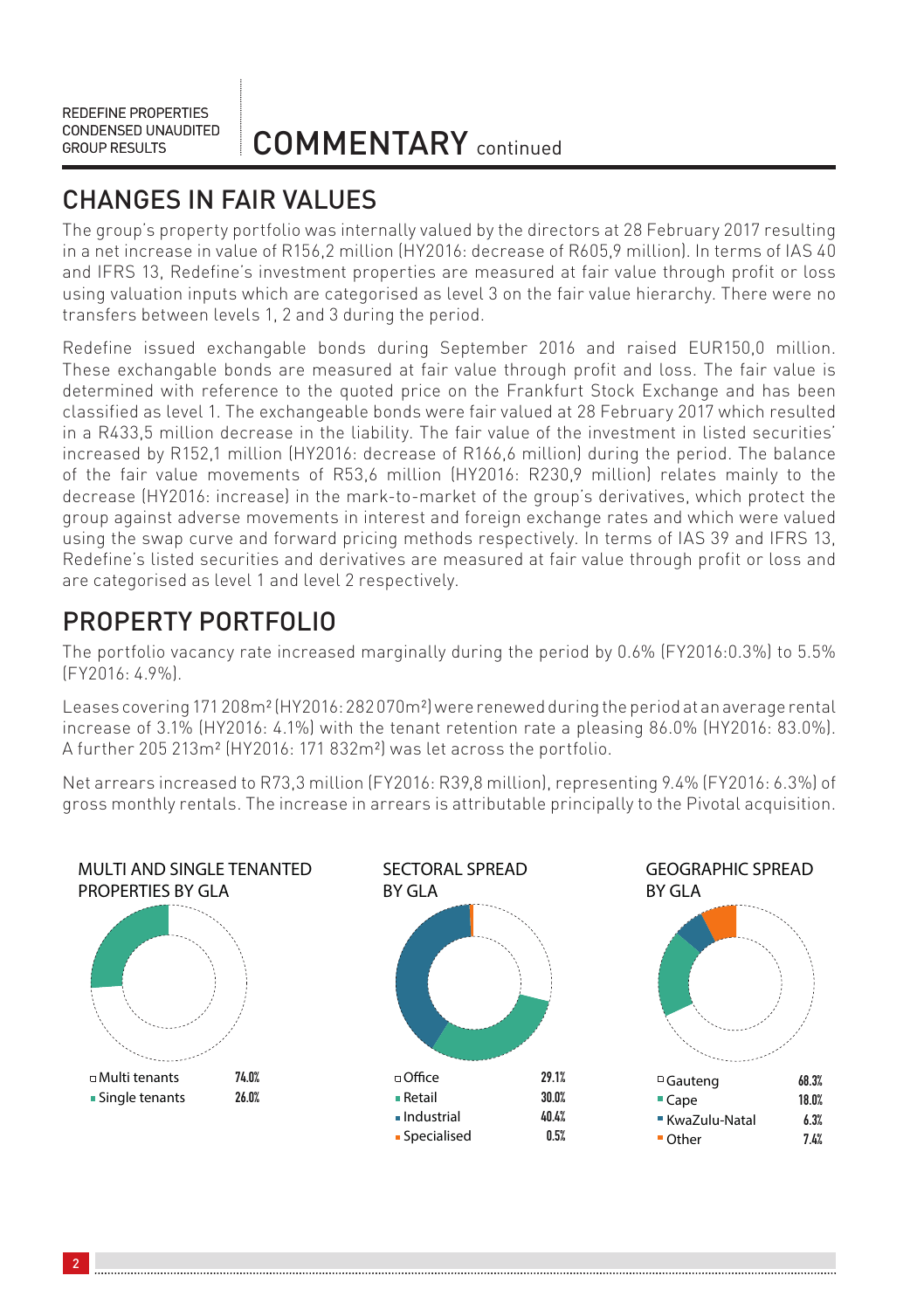

### SECTORAL VACANCY BY GLA

|             | 28 February 2017<br>vacancy before<br>strategic vacancy<br>(%) | <b>Strategic</b><br>vacancy*<br>(%) | 28 February<br>2017<br>[%] | 31 August<br>2016<br>(%) |
|-------------|----------------------------------------------------------------|-------------------------------------|----------------------------|--------------------------|
| Office      | 15.0                                                           | 6.5                                 | 8.5                        |                          |
| Retail      | 4.9                                                            | 0.5                                 | 4.4                        | 3.6                      |
| Industrial  | 4.5                                                            | 0.3                                 | 4.2                        | 34                       |
| Specialised |                                                                |                                     |                            |                          |
|             | 7.6                                                            |                                     | 5.5                        |                          |

\* Strategic vacancies comprise properties held-for-sale and properties under development.

|                                | 28 February<br>2017<br>$\%$ | 29 February<br>2016 |
|--------------------------------|-----------------------------|---------------------|
| Property cost-to-income ratios |                             |                     |
| Gross cost-to-income ratio     | 33.9                        | 34 4                |
| Net cost-to-income ratio       | 17 <sub>L</sub>             | 17 6                |
| Total cost-to-income ratios    |                             |                     |
| Gross cost-to-income ratio     | 36.5                        | 36 6                |
| Net cost-to-income ratio       | 207                         | 201                 |

The above cost-to-income ratios are calculated in accordance with the SA REIT Association's best practice recommendations.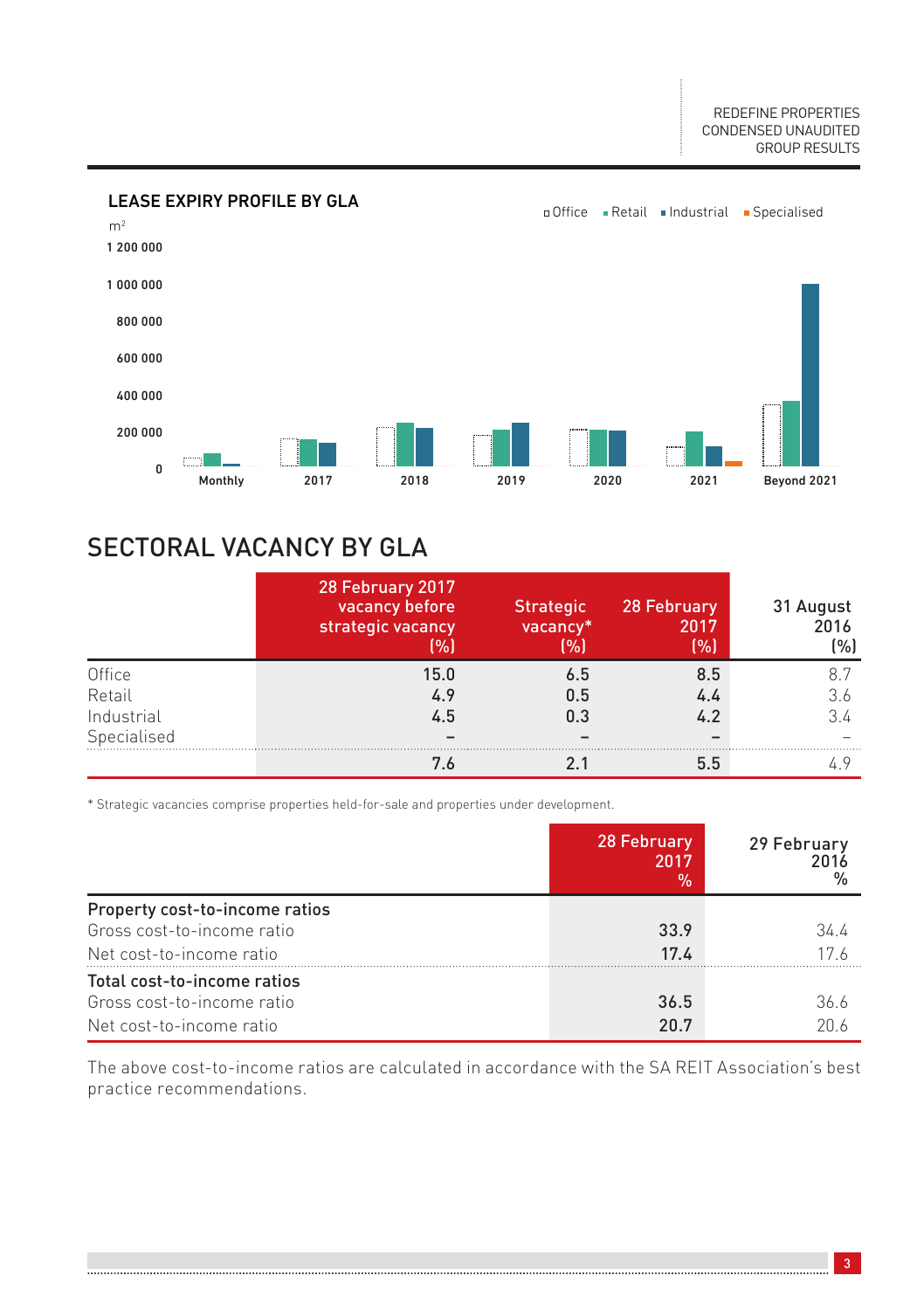COMMENTARY continued

### REDEFINE'S PORTFOLIO STRATEGY

Redefine continues to advance its strategy of diversifying, growing and improving the quality of its property portfolio. During the period, management's primary domestic portfolio focus was on protecting, expanding and improving existing well-located properties.

**Pivotal:** On 9 January 2017, Redefine acquired 100% of the Pivotal shares in issue. Redefine issued 459 999 805 new shares to the Pivotal shareholders in settlement of the purchase consideration. The Pivotal acquisition is in line with Redefine's strategy of diversifying, growing and improving the quality of its portfolio.

Redefine acquired 32 Pivotal properties valued at R10,4 billion (including developments in progress and land holdings for future development). The portfolio consists of 17 office, 10 retail and five industrial properties with a total GLA of 436 912m², which includes the recently completed Alice Lane Phase 3 office building. Developments in progress include the Loftus mixed-use development (Pivotal share: 50.0%) and the Kyalami Corner Shopping Centre (Pivotal share: 80.0%) with a total project cost of R1,2 billion, which will add a further 89 123m² of GLA. The major land holdings acquired are two industrial sites, Atlantic Hills (Pivotal share: 55%) and S&J Industrial (Pivotal share: 45%).

**Other acquisitions:** Redefine acquired one industrial property, with a GLA of 10 129m<sup>2</sup>, during the period, for a consideration of R85,0 million, at an initial yield of 9.5%. In addition, two industrial development sites were acquired for a consideration of R238,8 million. The developable area is 495 993m² (Redefine's share: 271 443m²).

**Student accommodation:** During the period Redefine acquired a 90% equity investment of R337,9 million in Journal Student Accommodation Fund which is based in Australia and which has received development approval for 804 beds at a well-located site in Melbourne. It is estimated that the total project cost will be AUD125,0 million (R1,2 billion). Development of the site is anticipated to commence during June 2017.

**Developments (including Pivotal):** Redevelopment projects in progress in the existing portfolio have an approved value of R785,8 million at an average yield of 6.8%. New development projects covering  $265027m^2$  of GLA with an approved value of R4,7 billion at an average yield of  $9.4\%$ , are presently in progress. In addition, industrial infrastructure projects totalling R606,4 million for the S&J, Brackengate and Atlantic Hills sites are currently underway. Two new future projects with a value of R1,0 billion which will add a further 60 438m² of GLA at a yield of 10.4% have also been approved. Projects totalling R1,1 billion were completed during the period.

**Disposals:** Eleven properties (six retail and five office) with a GLA of 88 126m², which did not meet Redefine's investment strategy, were disposed of to various buyers for an aggregate consideration of R514,8 million, at an average yield of 8.1%. In addition, agreements, subject to the usual conditions precedent, were concluded for the disposal of 12 (six retail, four office and two industrial) properties for an aggregate consideration of R1,0 billion, with a GLA of 197 168m² at an average yield of 8.5%. During December 2016, Redefine disposed of its investment in Castellana Properties SOCIMI in Spain for a consideration of R193,0 million.

**Sustainability:** As part of Redefine's focus on sustainability and cost-efficiency, various energy efficient and sustainable building technologies are being implemented in new developments, as well as in existing buildings, including the installation of solar PV (photo voltaic) panels and smart metering of electricity and water.

### LISTED SECURITIES

During the period Redefine disposed of its investments in Emira Property Fund Limited and Arrowhead Properties Limited for aggregate proceeds of R1,0 billion. Redefine acquired 13 187 535 Mara Delta shares with a fair value of R274,0 million at 28 February 2017 as part of the Pivotal acquisition.

4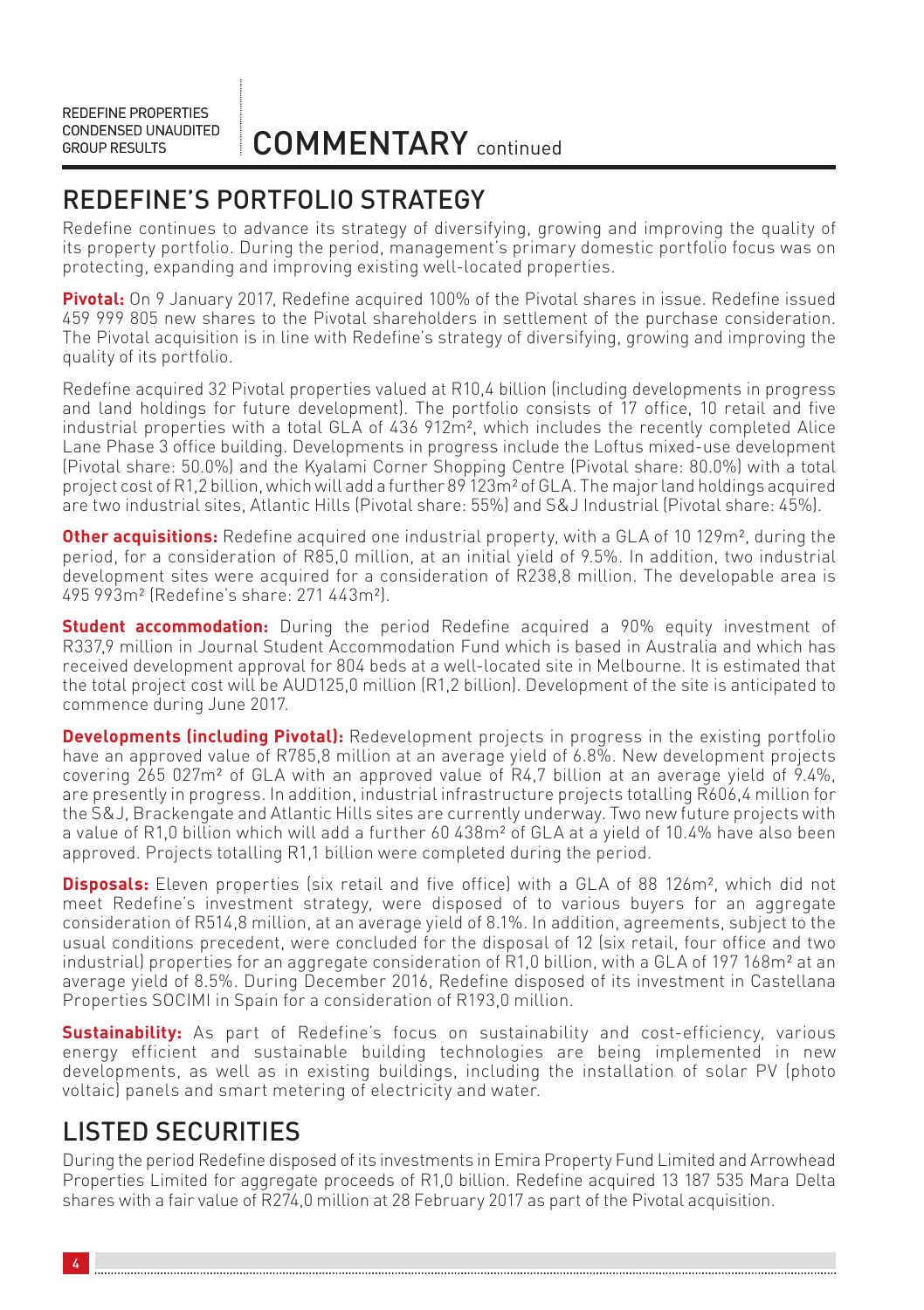### INTEREST IN ASSOCIATES AND JOINT VENTURES

Redefine currently holds the following equity-accounted investments:

|                                                    | 28 February 2017         |                            |          | 31 August 2016             |          |
|----------------------------------------------------|--------------------------|----------------------------|----------|----------------------------|----------|
|                                                    | <b>Stock</b><br>exchange | Carrying<br>value<br>R'000 | [%] held | Carrying<br>value<br>R'000 | [%] held |
| <b>Cromwell Property Group</b>                     | <b>ASX</b>               | 5 178 603                  | 25.4     | 5511449                    | 25.5     |
| Redefine International P.L.C.                      | I SE and JSE             | 4301728                    | 29.8     | 4972179                    | 30.1     |
| Echo Polska Properties N.V.                        | LuxSE and JSE            | 3594502                    | 39.5     | 3918640                    | 44.9     |
| Delta Property Fund Limited<br>International Hotel | <b>JSF</b>               | 1629497                    | 22.8     | 1597967                    | 22.8     |
| Properties Limited                                 | uxSE and JSE             | 258 369                    | 27.5     | 332 767                    | 27.5     |
| Cromwell Partners Trust<br>Oando Wings Development | Not listed               | 829 462                    | 50.0     | 822 646                    | 50.0     |
| Limited                                            | Not listed               | 783 626                    | 37.1     |                            |          |
| Leopard Holdings                                   | Not listed               |                            |          | 798 737                    | 50 N     |
|                                                    |                          | 16 575 787                 |          | 17 954 385                 |          |

**EPP:** During April 2017, Redefine participated in an EPP capital raise and as a result acquired 46 994 595 additional shares for a total consideration of R869,4 million. Redefine's shareholding in EPP remains unchanged at 39.5% post the capital raise.

**Leopard Holdings:** Redefine agreed to dispose of its share in German Leopard Holdings to RI PLC for an aggregate selling price of EUR49,4 million (R679,7 million). The transaction was approved by RI PLC shareholders (other than Redefine) on 25 April 2017. This investment was included in non-current assets held-for-sale at 28 February 2017.

**Oando:** As part of the Pivotal acquisition, Redefine acquired a 37.1% investment in Oando. Oando owns the Wings Office Complex in Lagos Nigeria, consisting of two towers with a total GLA of 26 942m².

### FUNDING AND EQUITY RAISES

Redefine's interest-bearing borrowings (net of cash and cash equivalents) represented 39.8% (FY2016: 38.5%) of the value of its property assets at 28 February 2017. The average cost of Randdenominated funding is 9.2% (FY2016: 8.8%) – interest rates are hedged on 90.1% (FY2016: 83.7%) of local borrowings for an average period of 2.4 years (FY2016: 2.2 years). Including foreign currency debt and derivatives, the average cost of debt is 7.6% (FY2016: 7.7%) – interest rates are hedged on 83.3% (FY2016: 79.7%) of total borrowings for an average period of 2.6 years (FY2016: 2.2 years). The interest cover ratio (which includes equity-accounted profits and listed security income) is 4.4x (FY2016: 4.3x).

During the period, Redefine successfully placed secured bonds with a principal amount of EUR150,0 million (R1,9 billion) bearing a coupon rate of 1.5%, exchangeable in five years into ordinary shares of RI PLC currently owned by Redefine. The proceeds of the bond issue were used to partially refinance the JP Morgan bridge facility raised for the EPP transaction during 2016. The balance of the bridge facility has been refinanced through a combination of secured offshore bank funding and local bonds with cross currency swaps.

Redefine had unutilised committed bank facilities of R4,6 billion (FY2016: R3,4 billion) at 28 February 2017 which provides assurance that the group will be able to meet its short-term commitments. The majority of the short-term portion of interest-bearing borrowings are being refinanced.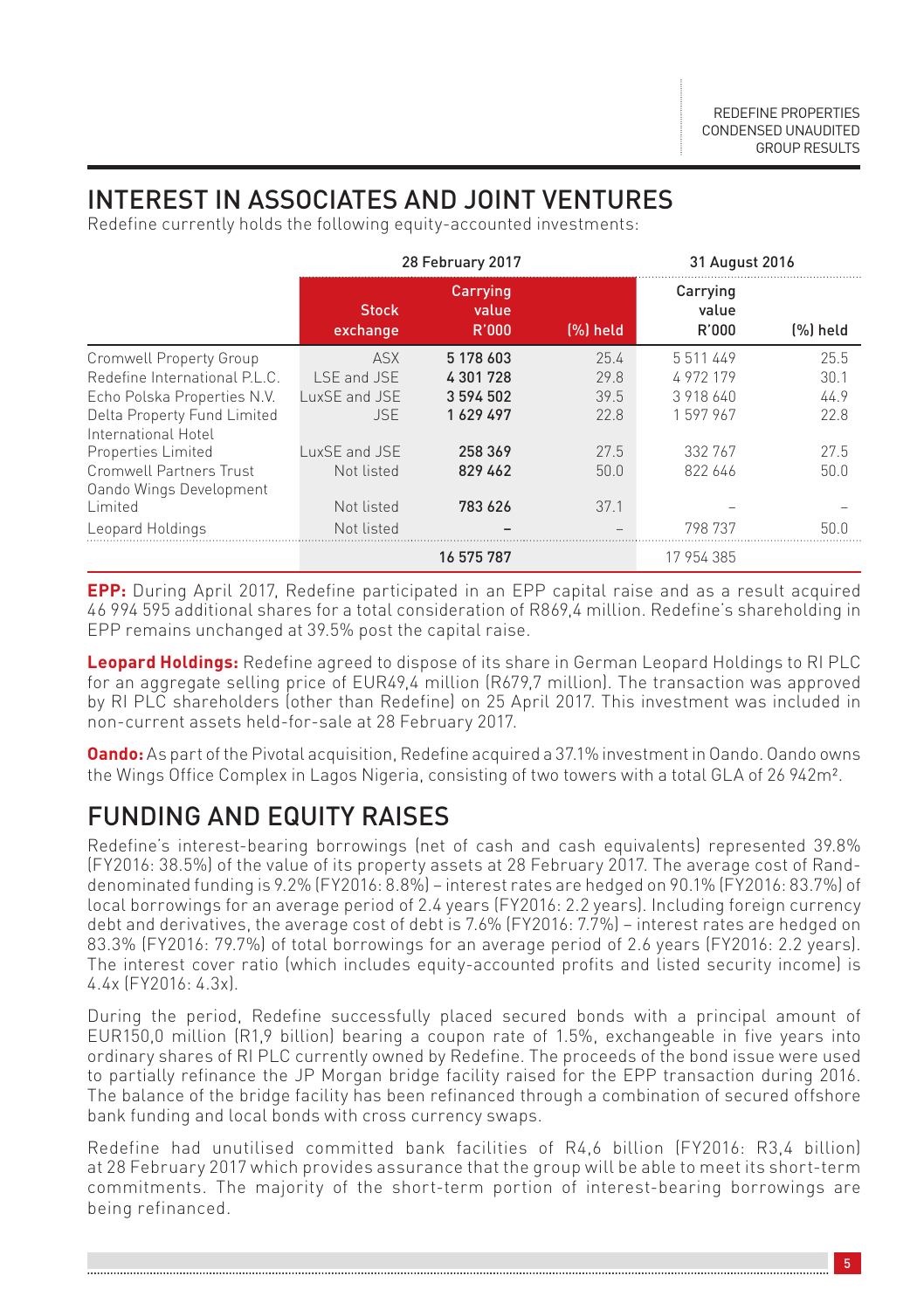Redefine conserved R527,1 million in cash through the issue of 50,2 million shares under the November 2016 dividend re-investment alternative, which was accepted by shareholders holding 47% of the share capital. On 9 January 2017, Redefine issued 460 million shares pursuant to the Pivotal acquisition.

**Moody's credit rating:** The rating was last refreshed during July 2016 and remains unchanged as follows:

| Global long-term Baa3     | Global short-term P-3      |
|---------------------------|----------------------------|
| National long-term Aa2.za | National short-term P-1.za |

During November 2016, Moody's assigned a Baa3 long-term global rating to the EUR150,0 million senior secured exchangeable bonds issued by Redefine. The outlook on the rating is stable.

### COMMITMENTS

Capital development commitments outstanding amount to R3,2 billion (FY2016: R2,4 billion) and committed property acquisitions total R60,0 million (FY2016: R250,5 million). Future commitments will be funded by undrawn banking facilities and the proceeds of capital recycling activities.

### BROAD-BASED BLACK ECONOMIC EMPOWERMENT

Redefine has maintained a level 3 B-BBEE contributor rating.

### PROSPECTS

Political and fiscal stability go to the heart of restoring the domestic economy to a sustainable growth path. The direction of politics in the coming weeks and months will dictate the direction of the economy. To arrest the path South Africa is currently on, significant policy reform is required in the areas of labour, empowerment, property rights and education. Structural issues hindering growth, such as policy uncertainty, corruption and bureaucracy also need to be collectively addressed – at present, the political will or ability is not evident and we will unfortunately have to adapt our approach to operating in a subdued growth and volatile environment for the foreseeable future.

On the international front, low interest rates, volatile exchange rate movements and tepid growth are set to continue.

Redefine's diversified asset platform has been structured to continue the process of creating value at low risk, and this, combined with a motivated and aligned management team focused on disciplined execution of what matters most, reinforces the determination to realise Redefine's vision of being the best South African REIT.

Prospects for 2017 are subject to numerous factors which remain uncertain, including volatile financial markets, and the continuing possibility of further sovereign credit downgrades. Growth in distributable income per share for 2017 is anticipated to range between 7% and 8%. This forecast is predicated on the assumption that current trading conditions will largely prevail. Forecast rental income is based on contractual terms and anticipated market-related renewals. The forecast has not been reviewed or reported on by the group's independent external auditors.

Redefine's use of distribution per share as a relevant measure of financial performance remains unchanged from prior years.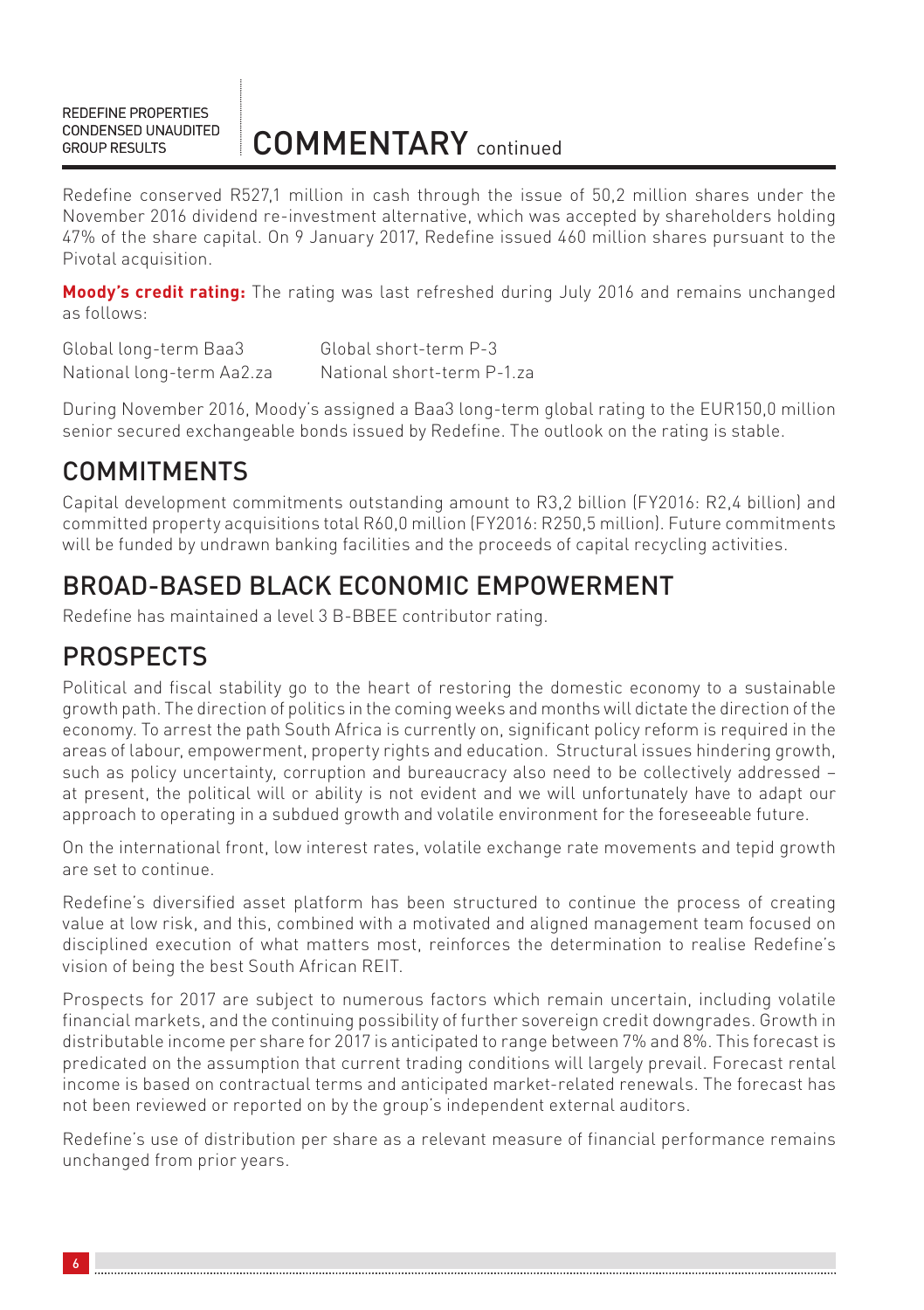### DECLARATION OF A CASH DIVIDEND WITH THE ELECTION TO REINVEST THE CASH DIVIDEND IN RETURN FOR REDEFINE SHARES

The directors of Redefine have declared an interim cash dividend of 44,82000 cents per share, for the six months ended 28 February 2017, from the company's distributable income (the cash dividend).

Shareholders will be entitled, in respect of all or part of their shareholdings, to elect to reinvest the cash dividend in return for Redefine shares (the share reinvestment alternative), failing which they will receive the cash dividend of 44,82000 cents per share that will be paid to those shareholders not electing to participate in the share reinvestment alternative.

A circular providing further information in respect of the cash dividend and the share reinvestment alternative will be posted to Redefine shareholders on 12 May 2017.

Shareholders who have dematerialised their shares through a Central Securities Depository Participant (CSDP) or broker should instruct their CSDP or broker with regard to their election in terms of the custody agreement entered into between them and their CSDP or broker.

|                                                                                                                                                                                                                                                                | 2017              |
|----------------------------------------------------------------------------------------------------------------------------------------------------------------------------------------------------------------------------------------------------------------|-------------------|
| Circular and form of election posted to shareholders                                                                                                                                                                                                           | Friday, 12 May    |
| Finalisation information including the share ratio and price per share<br>published on SENS                                                                                                                                                                    | Tuesday, 23 May   |
| Last day to trade in order to participate in the election to receive shares in<br>terms of the share reinvestment alternative or to receive a cash dividend                                                                                                    |                   |
| (LDT)                                                                                                                                                                                                                                                          | Tuesday, 30 May   |
| Shares trade ex-dividend                                                                                                                                                                                                                                       | Wednesday, 31 May |
| Listing of maximum possible number of shares under the share<br>reinvestment alternative                                                                                                                                                                       | Friday, 2 June    |
| Last day to elect to receive shares in terms of the share reinvestment<br>alternative or to receive a cash dividend (no late forms of election will be<br>accepted) at 12:00 (SA time)<br>Record date for the election to receive shares in terms of the share | Friday, 2 June    |
| reinvestment alternative or to receive a cash dividend<br>(record date)                                                                                                                                                                                        | Friday, 2 June    |
| Announcement of results of cash dividend and the share reinvestment<br>alternative released on SENS                                                                                                                                                            | Monday, 5 June    |
| Cash dividend paid to certification shareholders on or about                                                                                                                                                                                                   | Monday, 5 June    |
| Accounts credited by CSDP or broker to dematerialised shareholders with<br>the cash dividend payment                                                                                                                                                           | Monday, 5 June    |
| Share certificates posted to certificated shareholders on or about                                                                                                                                                                                             | Wednesday, 7 June |
| Accounts updated with the new shares (if applicable) by CSDP or broker to<br>dematerialised shareholders                                                                                                                                                       | Wednesday, 7 June |
| Adjustment to shares listed on or about                                                                                                                                                                                                                        | Friday, 9 June    |

#### Notes:

Shareholders electing the share reinvestment alternative are alerted to the fact that the new shares will be listed on LDT + 3 and that these new shares can only be traded on LDT + 3, due to the fact that settlement of the shares will be three days after the record date, which differs from the conventional one day after record date settlement process.

Shares may not be dematerialised or rematerialised between Wednesday, 31 May 2017 and Friday, 2 June 2017, both days inclusive. The above dates and times are subject to change. Any changes will be released on SENS.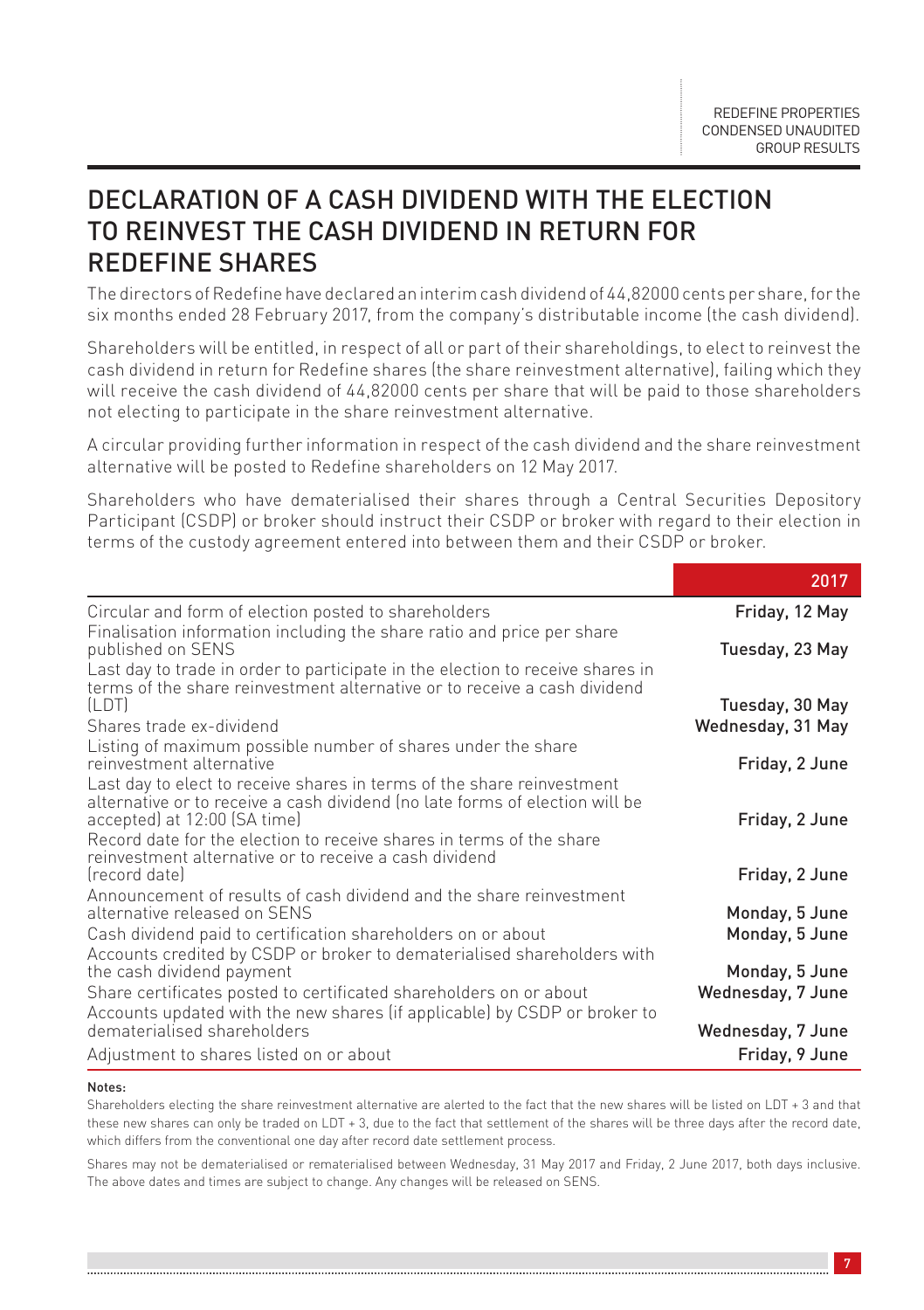### TAX IMPLICATIONS

Redefine was granted REIT status by the JSE with effect from 1 September 2013 in line with the REIT structure as provided for in the Income Tax Act, 58 of 1962, as amended (the Income Tax Act) and section 13 of the JSE Listings Requirements. The REIT structure is a tax regime that allows a REIT to deduct qualifying distributions paid to investors, in determining its taxable income. The cash dividend of 44,82000 cents per share meets the requirements of a qualifying distribution for the purposes of section 25BB of the Income Tax Act (a qualifying distribution) with the result that:

- $\rightarrow$  Qualifying distributions received by resident Redefine shareholders must be included in the gross income of such shareholders (as a non-exempt dividend in terms of section 10(1)(k)(aa) of the Income Tax Act), with the effect that the qualifying distribution is taxable as income in the hands of the Redefine shareholder. These qualifying distributions are, however, exempt from dividends withholding tax, provided that the South African resident shareholders provided the following forms to their CSDP or broker, as the case may be, in respect of uncertificated shares, or the company, in respect of certificated shares:
	- a declaration that the dividends are exempt from dividends tax; and
	- a written undertaking to inform the CSDP, broker or the company, as the case may be, should the circumstances affecting the exemption change or the beneficial owner cease to be the beneficial owner, both in the form prescribed by the Commissioner for the South African Revenue Service.

Shareholders are advised to contact their CSDP, broker or the company, as the case may be, to arrange for the abovementioned documents to be submitted prior to payment of the distribution, if such documents have not already been submitted.

- g Qualifying distributions received by non-resident Redefine shareholders will not be taxable as income and instead will be treated as ordinary dividends, but which are exempt in terms of the usual dividend exemptions per section 10(1)(k) of the Income Tax Act. On 22 February 2017, the dividends withholding tax rate was increased from 15% to 20% and accordingly, any qualifying distribution will be subject to dividends withholding tax at 20%, unless the rate is reduced in terms of any applicable agreement for the avoidance of double taxation (DTA) between South Africa and the country of residence of the shareholder. Assuming dividends withholding tax will be withheld at a rate of 20%, the net dividend amount due to non-resident shareholders is 35,8560 cents per share. A reduced dividend withholding rate in terms of the applicable DTA, may only be relied upon if the non-resident shareholder has provided the following forms to their CSDP or broker, as the case may be, in respect of uncertificated shares, or the company, in respect of certificated shares:
	- a declaration that the dividend is subject to a reduced rate as a result of the application of a  $DTA \cdot$  and
	- a written undertaking to inform their CSDP, broker or the company, as the case may be, should the circumstances affecting the reduced rate change or the beneficial owner cease to be the beneficial owner both in the form prescribed by the Commissioner for the South African Revenue Service.

Non-resident shareholders are advised to contact their CSDP, broker or the company, as the case may be, to arrange for the abovementioned documents to be submitted prior to payment of the dividend if such documents have not already been submitted, if applicable.

Shareholders are advised that in electing to participate in the share reinvestment alternative, pre-taxation funds are utilised for the reinvestment purposes and that taxation will be due on the total cash dividend amount of 44,820000 cents per share.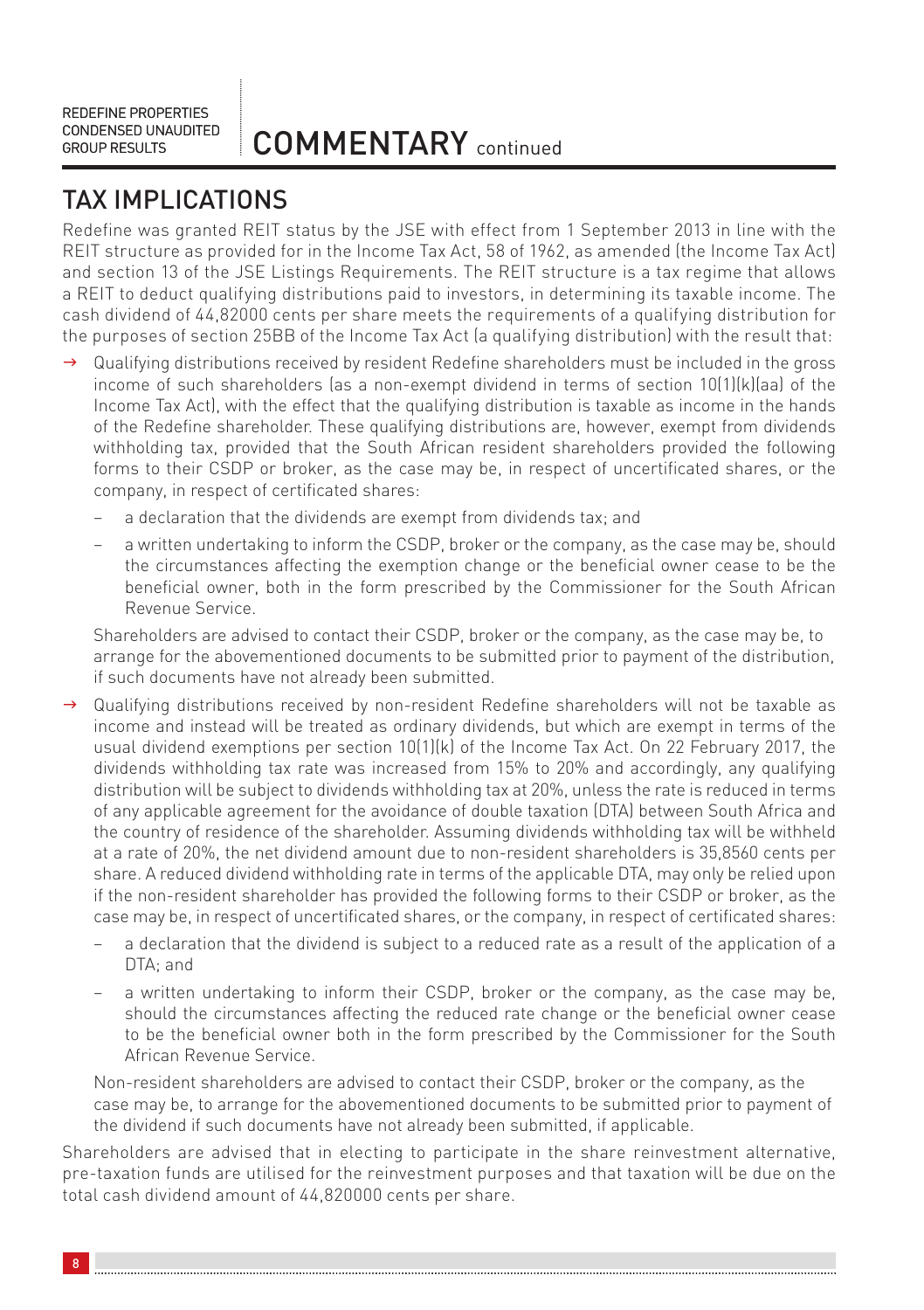### OTHER INFORMATION

- The ordinary issued share capital of Redefine is 5 572 378 410 ordinary shares of no par value before any election to reinvest the cash dividend.
- Income tax reference number of Redefine: 917/852/484/0.

The cash dividend or the share reinvestment alternative may have tax implications for resident as well as non-resident shareholders. Shareholders are therefore encouraged to consult their professional advisers should they be in any doubt as to the appropriate action to take.

### DIVIDEND DECLARATION AFTER REPORTING DATE

In line with IAS 10 Events after the Reporting Period, the declaration of the dividend occurred after the end of the reporting period, resulting in a non-adjusting event which is not recognised in these financial statements.

### RESTATEMENTS

The results for the six months ended 29 February 2016 have been restated in accordance with the restatements in the 31 August 2016 audited group annual financial statements. Refer to page 26 for further details of the prior period restatements and reclassifications.

### CHANGES IN DIRECTORATE

The following Board changes took effect on 9 February 2017:

- $\rightarrow$  Bridgitte Mathews was appointed as an independent non-executive director.
- $\rightarrow$  Independent non-executive director, Günter Steffens and non-executive director, Mike Watters did not stand for re-election at the annual general meeting. Redefine thanks them for their valuable contributions during their term of office.
- $\rightarrow$  Executive directors David Rice and Mike Ruttell have stepped down from the Board but remain members of the company's senior executive management team and standing invitees to meetings of the Board.

### BASIS OF PREPARATION

The condensed unaudited consolidated interim financial statements are prepared in accordance with International Financial Reporting Standard, IAS 34 Interim Financial Reporting, the SAICA Financial Reporting Guides as issued by the Accounting Practices Committee and Financial Pronouncements as issued by Financial Reporting Standards Council and the requirements of the Companies Act of South Africa and the JSE Listings Requirements. The accounting policies applied in the preparation of these interim financial statements are in terms of International Financial Reporting Standards and are consistent with those applied in the previous financial statements. Leon Kok CA(SA), Redefine's financial director, was responsible for supervising the preparation of these condensed consolidated interim financial statements. These condensed consolidated interim financial statements have not been reviewed or audited by Redefine's independent external auditors.

By order of the Board

### Redefine Properties Limited

8 May 2017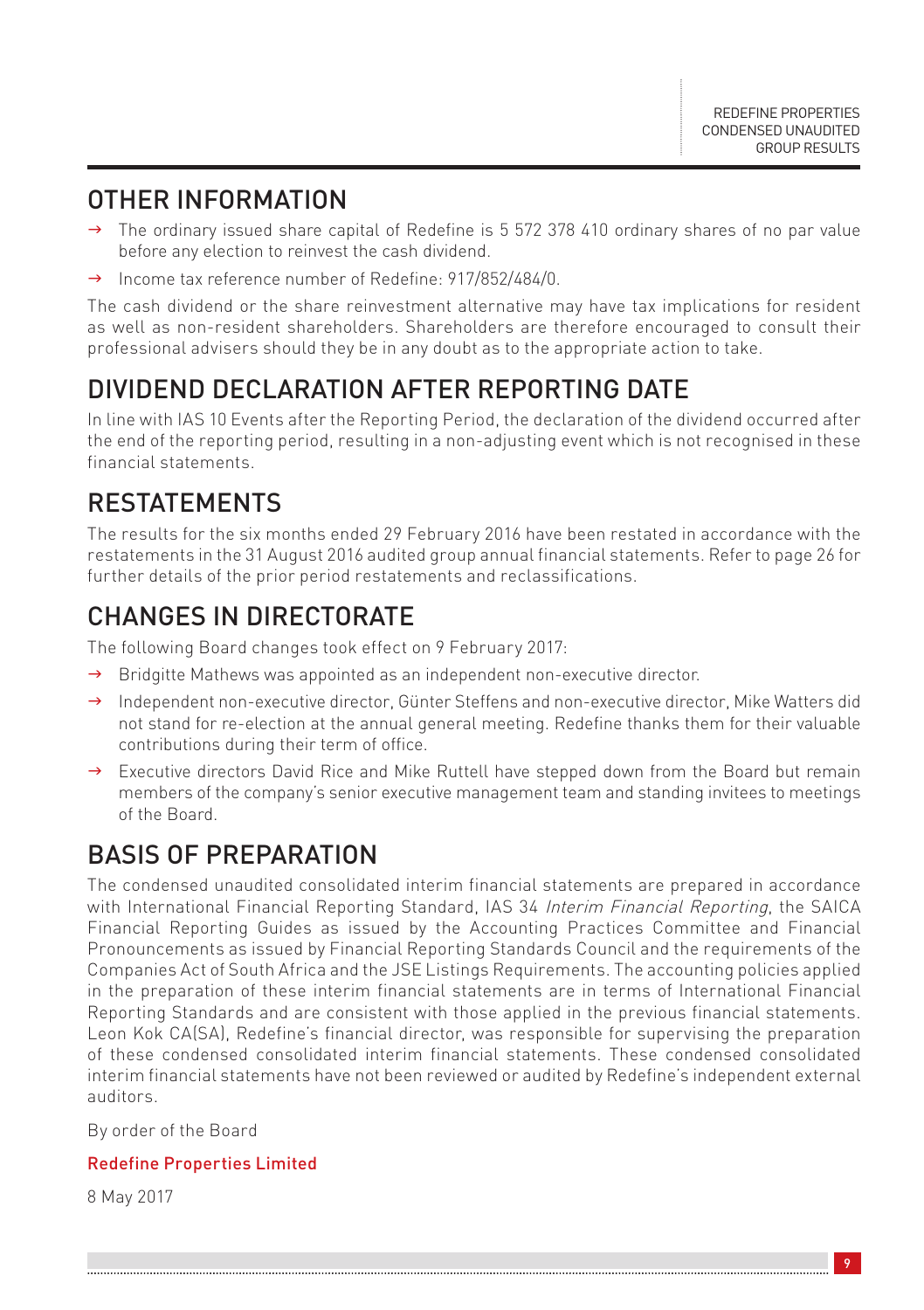### STATEMENT OF PROFIT OR LOSS AND OTHER COMPREHENSIVE INCOME

| Figures in R'000s                                                             | <b>Unaudited</b><br>28 February<br>2017 | Restated*<br>Unaudited<br>29 February<br>2016 | Audited<br>31 August<br>2016 |
|-------------------------------------------------------------------------------|-----------------------------------------|-----------------------------------------------|------------------------------|
| <b>Continuing operations</b>                                                  |                                         |                                               |                              |
| Revenue<br>Property portfolio revenue                                         | 3 572 621                               | 3 265 079                                     | 6 548 293                    |
| - Contractual rental income                                                   | 3 4 2 3 4 8 6                           | 3 266 801                                     | 6 510 127                    |
| - Straight-line rental income accrual                                         | 149 135                                 | (1722)                                        | 38 166                       |
| Investment income                                                             | 15 557                                  | 42 834                                        | 98 355                       |
| <b>Total revenue</b><br>Costs                                                 | 3 588 178                               | 3 307 913                                     | 6 646 648                    |
| Operating costs<br>Administration costs                                       | (1162053)<br>(92596)                    | (1123576)<br>[86 287]                         | (2241032)<br>(210 241)       |
| Net operating profit                                                          | 2 3 3 5 2 9                             | 2098050                                       | 4 195 375                    |
| Other gains<br>- Trading income                                               | 27 237                                  | 65 703<br>294                                 | 80 036<br>294                |
| – Fee income                                                                  | 23 441                                  | 65 409                                        | 62 927                       |
| - Sundry income<br>Changes in fair values of properties, listed securities    | 3796                                    |                                               | 16 815                       |
| and financial instruments                                                     | 688328                                  | [541 549]                                     | 168 471                      |
| Amortisation of intangible assets<br>Impairment of financial assets           | [31, 428]                               | [31 428]<br>[111 095]                         | [62856]<br>[13886]           |
| Profit on dilution of ownership interest in associates                        | 107 507                                 |                                               |                              |
| Equity-accounted profit (net of taxation)                                     | 825 246                                 | 577 028                                       | 1 405 932                    |
| Profit before finance costs and taxation<br>Net finance costs                 | 3 950 419<br>[824 883]                  | 2056709<br>(647053)                           | 5773072<br>(1389672)         |
| - Interest income<br>- Interest expense                                       | 284895<br>(1109778)                     | 299 062<br>(946 115)                          | 596 418<br>(1986090)         |
| Foreign exchange gain/(loss)                                                  | 613 700                                 | (471988)                                      | 309 941                      |
| Profit before taxation<br>Taxation                                            | 3739236<br>(197016)                     | 937 668<br>67 700                             | 4 693 341<br>[88 298]        |
| Profit from continuing operations                                             | 3 542 220                               | 1005368                                       | 4 605 043                    |
| Discontinued operations<br>(Loss)/profit from discontinued operations         |                                         |                                               |                              |
| (net of taxation)                                                             | (13864)                                 |                                               | 5923                         |
| Profit for the period/year                                                    | 3 528 356                               | 1005368                                       | 4 610 966                    |
| Attributable to:                                                              |                                         |                                               |                              |
| - Redefine Properties Limited shareholders<br>- Non-controlling interest      | 3 490 986<br>37 370                     | 973843<br>31 525                              | 4 5 6 5 6 1 7<br>45 349      |
| Other comprehensive (loss)/income                                             | [1896624]                               | 1541328                                       | 74829                        |
| Items that may not be reclassified subsequently to<br>profit or loss          |                                         |                                               |                              |
| Share of revaluation of property, plant and equipment                         |                                         |                                               |                              |
| of an associate<br>Items that are or may be reclassified subsequently to      | 3 1 6 7                                 |                                               | 1 1 7 7                      |
| profit or loss                                                                |                                         |                                               |                              |
| Exchange differences on translation of foreign operations:<br>– Subsidiaries  | (287)                                   | 93 223                                        | [12687]                      |
| – Associates                                                                  | (1899504)                               | 1 448 105                                     | 86 339                       |
| Total comprehensive income for the period/year                                | 1631732                                 | .<br>2546696                                  | 4 685 795                    |
| Attributable to:                                                              |                                         |                                               |                              |
| - Redefine Properties Limited shareholders<br>- Non-controlling interest      | 1 596 312<br>35 4 20                    | 2 515 171<br>31 525                           | 4640446<br>45 349            |
| Earnings and diluted earnings per share from<br>continuing operations (cents) | 72,19                                   | 21,93                                         | 101,32                       |
| * Refer to prior period restatements and reclassifications on page 26.        |                                         |                                               |                              |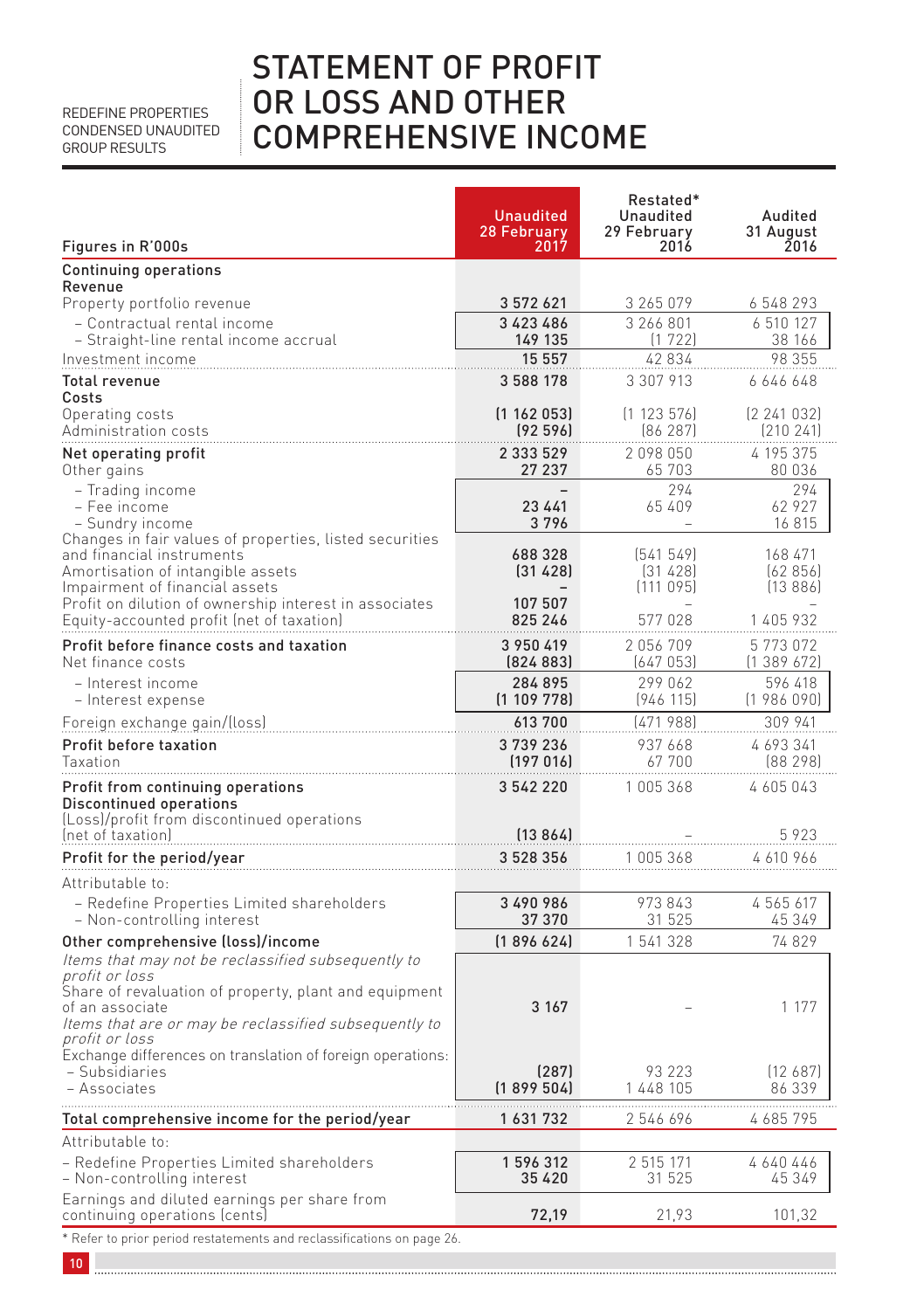# STATEMENT OF FINANCIAL POSITION

REDEFINE PROPERTIES CONDENSED UNAUDITED GROUP RESULTS

| Figures in R'000s                                                                                                                                                                                    | <b>Unaudited</b><br>28 February<br>2017                                       | Restated*<br>Unaudited<br>29 February<br>2016                        | Audited<br>31 August<br>2016                                                 |
|------------------------------------------------------------------------------------------------------------------------------------------------------------------------------------------------------|-------------------------------------------------------------------------------|----------------------------------------------------------------------|------------------------------------------------------------------------------|
| Non-current assets                                                                                                                                                                                   | 87 930 036                                                                    | 70 629 440                                                           | 77 029 317                                                                   |
| Investment properties                                                                                                                                                                                | 63 649 927                                                                    | 49 646 148                                                           | 51 728 681                                                                   |
| - Fair value of investment properties<br>- Straight-line rental income accrual<br>- Properties under development                                                                                     | 57 296 818<br>1983794<br>4 369 315                                            | 46 011 097<br>1 435 040<br>2 200 011                                 | 48 223 712<br>1 474 928<br>2 030 041                                         |
| Listed securities<br>Goodwill and intangible assets<br>Interest in associates and joint ventures<br>Derivative assets<br>Loans receivable<br>Other financial assets<br>Property, plant and equipment | 274 007<br>5 6 5 2 3 2 1<br>16 575 787<br>144896<br>1606740<br>5658<br>20 700 | 1 336 848<br>5 335 620<br>13 192 453<br>340 315<br>749 012<br>29 044 | 974 620<br>5 304 191<br>17 954 385<br>172 296<br>838 692<br>36 391<br>20 061 |
| <b>Current assets</b>                                                                                                                                                                                | 2 124 330                                                                     | 1 971 576                                                            | 1 612 719                                                                    |
| Trade and other receivables<br>Loans receivable<br>Other financial assets<br>Derivative assets<br>Listed security income receivable                                                                  | 827361<br>238 705<br>252 925<br>117 784                                       | 729863<br>767 738<br>252830<br>9648<br>46 062                        | 577560<br>20799<br>675 078<br>73 286<br>57 630                               |
| Taxation receivable<br>Cash and cash equivalents                                                                                                                                                     | 3 9 0 4<br>683 651                                                            | 165 435                                                              | 208 366                                                                      |
| Non-current assets held-for-sale                                                                                                                                                                     | 1735694                                                                       | 1 503 210                                                            | 1 170 172                                                                    |
| <b>Total assets</b>                                                                                                                                                                                  | 91 790 060                                                                    | 74 104 226                                                           | 79 812 208                                                                   |
| <b>EQUITY AND LIABILITIES</b><br>Equity                                                                                                                                                              | 54 927 804                                                                    | 46 959 730                                                           | 49 641 362                                                                   |
| Shareholders' interest                                                                                                                                                                               | 54 604 305                                                                    | 46 822 851                                                           | 49 360 062                                                                   |
| Stated capital<br>Reserves                                                                                                                                                                           | 42 256 217<br>12 348 088                                                      | 34 188 040<br>12 634 811                                             | 36 526 352<br>12 833 710                                                     |
| Non-controlling interest                                                                                                                                                                             | 323 499                                                                       | 136 879                                                              | 281 300                                                                      |
| Non-current liabilities                                                                                                                                                                              | 29 483 328                                                                    | 25 257 506                                                           | 21 453 096                                                                   |
| Interest-bearing borrowings<br>Interest-bearing borrowings at fair value<br>Derivative liabilities<br>Deferred taxation                                                                              | 26 746 401<br>1962679<br>141 530<br>632 718                                   | 25 054 170<br>27 105<br>176 231                                      | 21 148 712<br>35 066<br>269 318                                              |
| <b>Current liabilities</b>                                                                                                                                                                           | 7378928                                                                       | 1886990                                                              | 8 532 556                                                                    |
| Trade and other payables<br>Interest-bearing borrowings<br>Interest accrual on interest-bearing borrowings<br>Derivative liabilities<br>Other financial liabilities                                  | 1 190 582<br>5 542 351<br>377 129<br>5846<br>252 925                          | 1 0 1 3 1 7 3<br>320 873<br>263 039<br>9322<br>252 830               | 922864<br>7 041 390<br>307881<br>2978<br>253 016                             |
| Taxation payable                                                                                                                                                                                     | 10095                                                                         | 27 753                                                               | 4427                                                                         |
| Non-current liabilities held-for-sale                                                                                                                                                                |                                                                               |                                                                      | 185 194                                                                      |
| <b>Total equity and liabilities</b>                                                                                                                                                                  | 91 790 060                                                                    | 74 104 226                                                           | 79 812 208                                                                   |
| Number of shares in issue^ ('000)<br>Net asset value per share (excluding deferred tax and<br>NCI) (cents)                                                                                           | 5 210 982<br>1060,01                                                          | 4 489 092<br>1046,96                                                 | 4700911<br>1 055,74                                                          |
| Net tangible asset value per share (excluding deferred<br>tax, NCI, and goodwill and intangible assetsJ (cents)                                                                                      | 951,54                                                                        | 928,10                                                               | 942.91                                                                       |

\* Refer to prior period restatements and reclassifications on page 26.

^Net of 361 396 896 (FY2016: 361 396 896) treasury shares.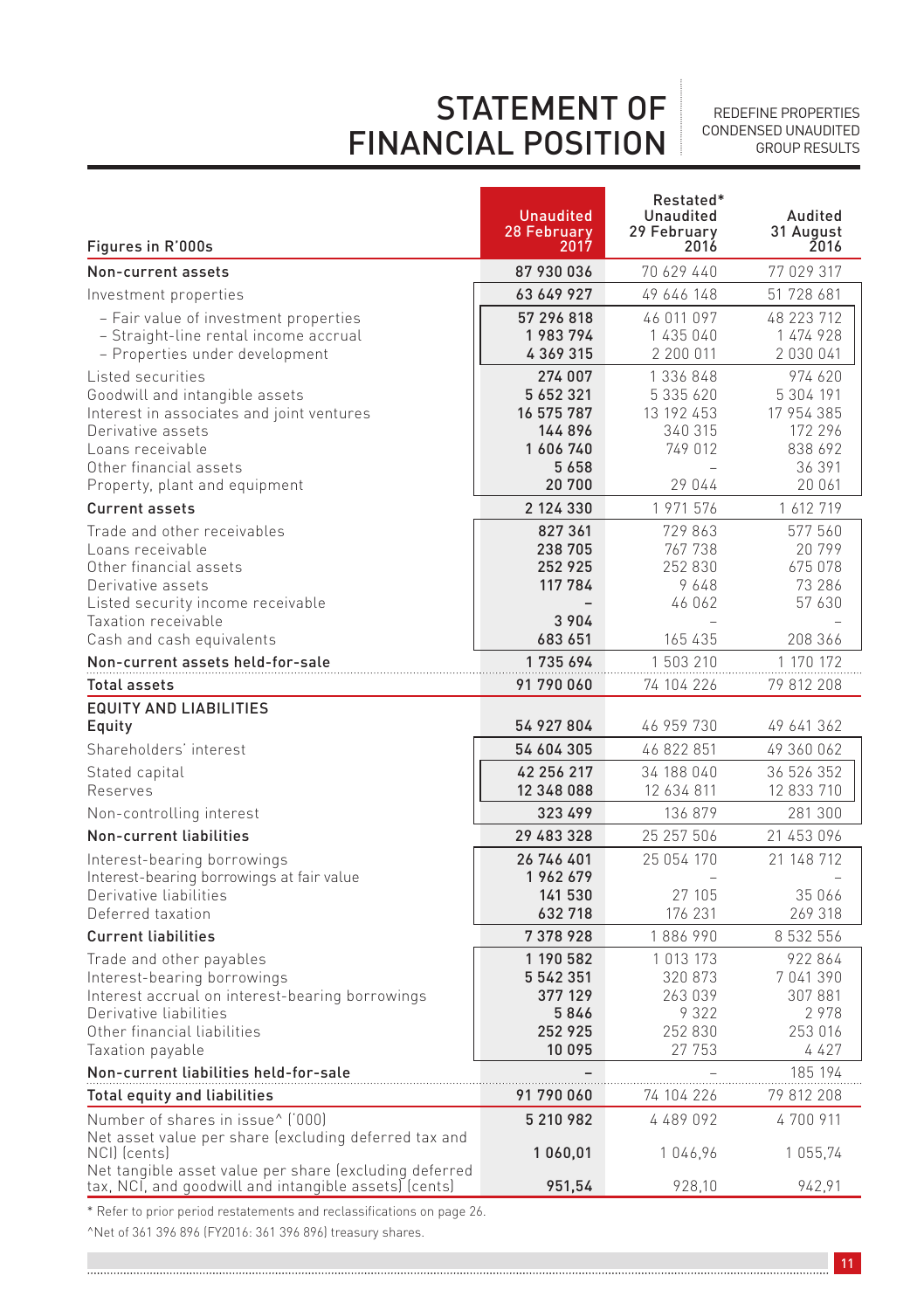#### REDEFINE PROPERTIES CONDENSED UNAUDITED GROUP RESULTS STATEMENT OF CHANGES IN EQUITY

| Figures in R'000s                                                              | Stated capital           | Accumulated profit translation reserve | Foreign currency                                        | Share-based<br>payment reserve | Share of<br>associates'<br>reserves | Shareholders'<br>interest | Non-controlling<br>interests | Total equity       |
|--------------------------------------------------------------------------------|--------------------------|----------------------------------------|---------------------------------------------------------|--------------------------------|-------------------------------------|---------------------------|------------------------------|--------------------|
| Unaudited 28 February 2017                                                     |                          |                                        |                                                         |                                |                                     |                           |                              |                    |
| Balance at 31 August 2016                                                      | 36 526 352               | 12 231 282                             | 640820                                                  | 39 825                         | (78217)                             | 49 360 062                | 281 300                      | 49 641 362         |
| Total comprehensive income for the period                                      | $\overline{\phantom{a}}$ | 3 490 986                              | (1897841)                                               | $\overline{\phantom{a}}$       | 3 1 6 7                             | 1 596 312                 | 35 4 20                      | 1 631 732          |
| Profit for the period                                                          |                          | 3 490 986                              | $\equiv$                                                | ۳                              | $\sim$                              | 3 490 986                 | 37 370                       | 3 528 356          |
| Other comprehensive loss for the period                                        |                          |                                        | (1897841)                                               |                                | 3 1 6 7                             | (1894674)                 | (1950)                       | (1896624)          |
| Transactions with owners (contributions                                        |                          |                                        |                                                         |                                |                                     |                           |                              |                    |
| and distributions)                                                             | 5729865                  | [2 082 504]                            |                                                         | (5538)                         | 6 108                               | 3 6 4 7 9 3 1             |                              | 3647931            |
| Issue of ordinary shares                                                       | 5733373                  |                                        |                                                         | $\equiv$                       | L,                                  | 5733373                   |                              | 5733373            |
| Dividends                                                                      |                          | (2082504)                              |                                                         |                                | $\overline{\phantom{a}}$            | (2082504)                 |                              | (2082504)          |
| Recognition of share-based payments<br>Share of post-acquisition change in net | (3508)                   |                                        |                                                         | (5538)                         |                                     | (9046)                    |                              | (9046)             |
| assets of associates                                                           |                          |                                        |                                                         | $\overline{\phantom{a}}$       | 6 1 0 8                             | 6 1 0 8                   |                              | 6 1 0 8            |
| Transactions with owners (changes in<br>ownership interests)                   | $\overline{\phantom{a}}$ | $\overline{\phantom{m}}$               |                                                         | $\overline{\phantom{a}}$       | $\overline{\phantom{a}}$            | $\overline{\phantom{0}}$  | 6779                         | 6779               |
| Acquisition of subsidiary with NCI                                             |                          |                                        |                                                         |                                |                                     |                           | 37 541                       | 37 541             |
| Disposal of subsidiary with NCI                                                |                          |                                        |                                                         |                                |                                     |                           | [30 762]                     | (30762)            |
| Balance at 28 February 2017                                                    | 42 256 217               | 13 639 764                             | (1257021)                                               | 34 287                         | (68942)                             | 54 604 305                | 323 499                      | 54 927 804         |
| Restated unaudited 29 February 2016                                            |                          |                                        |                                                         |                                |                                     |                           |                              |                    |
| Balance as at 31 August 2015                                                   | 33 209 605               | 11 338 789                             | 567 168                                                 | 21 710                         |                                     | 45 137 272                | $\overline{\phantom{a}}$     | 45 137 272         |
| Total comprehensive income for the period                                      |                          | 973 843                                | 1541328                                                 |                                |                                     | 2 515 171                 | 31 525                       | 2546696            |
| Profit for the period                                                          |                          | 973843                                 |                                                         | ۰                              | $\overline{\phantom{a}}$            | 973843                    | 31 5 25                      | 1005368            |
| Other comprehensive income for the period                                      |                          | $\overline{\phantom{a}}$               | 1 541 328                                               |                                |                                     | 1541328                   |                              | 1541328            |
| Transactions with owners (contributions<br>and distributionsl                  | 978 435                  | [1801172]                              |                                                         | (6855)                         |                                     | [829 592]                 |                              | [829592]           |
| Issue of ordinary shares                                                       | 978 435                  |                                        |                                                         | ٠                              |                                     | 978 435                   |                              | 978 435            |
| Dividends                                                                      |                          | [1801172]                              |                                                         |                                |                                     | [1801172]                 |                              | (1801172)          |
| Recognition of share-based payments                                            |                          | $\overline{\phantom{a}}$               |                                                         | (6855)                         |                                     | (6855)                    |                              | (6855)             |
| Transactions with owners (changes in<br>ownership interests)                   |                          |                                        |                                                         |                                |                                     |                           | 105 354                      | 105 354            |
| Transactions with non-controlling interests                                    |                          |                                        |                                                         |                                | $\overline{\phantom{a}}$            |                           | 105 354                      | 105 354            |
| Balance as at 29 February 2016                                                 | 34 188 040               | 10 511 460                             | 2 108 496                                               | 14855                          | $\overline{\phantom{a}}$            | 46 822 851                | 136 879                      | 46 959 730         |
| <b>Audited 31 August 2016</b>                                                  |                          |                                        |                                                         |                                |                                     |                           |                              |                    |
| Balance as at 31 August 2015                                                   | 33 209 605               | 11 338 789                             | 567 168                                                 | 21 710                         | $\overline{\phantom{a}}$            | 45 137 272                |                              | 45 137 272         |
| Total comprehensive income for the year                                        |                          | 4 5 6 5 6 1 7                          | 73 652                                                  |                                | 1 177                               | 4640446                   | 45349                        | 4 685 795          |
| Profit for the vear                                                            |                          | 4565617                                |                                                         |                                |                                     | 4565617                   | 45349                        | 4 610 966          |
| Other comprehensive income for the year                                        |                          |                                        | 73 652                                                  |                                | 1 1 7 7                             | 74829                     |                              | 74 829             |
| Transactions with owners (contributions                                        |                          |                                        |                                                         |                                |                                     |                           |                              |                    |
| and distributions)                                                             | 3 3 1 6 7 4 7            | [3 673 124]                            |                                                         | 18 115                         | [79 394]                            | [417656]                  | [12 814]                     | [430 470]          |
| Issue of ordinary shares                                                       | 3 3 18 0 16              |                                        |                                                         | ٠                              |                                     | 3 3 18 0 16               | $\overline{\phantom{a}}$     | 3 3 18 0 16        |
| Dividends                                                                      | [1 269]                  | [3 673 124]                            |                                                         | 18 115                         |                                     | [3673124]<br>16846        | [12 814]                     | [3685938]<br>16846 |
| Recognition of share-based payments<br>Share of post-acquisition change in net |                          |                                        |                                                         |                                |                                     |                           |                              |                    |
| assets of associate                                                            |                          |                                        |                                                         |                                | [79 394]                            | [79 394]                  |                              | (79394)            |
| Transactions with owners (changes in                                           |                          |                                        |                                                         |                                |                                     |                           |                              |                    |
| ownership interests)                                                           |                          |                                        |                                                         |                                |                                     |                           | 248 765                      | 248 765            |
| Acquisition of subsidiary with NCI                                             |                          |                                        |                                                         |                                |                                     |                           | 248 765                      | 248 765            |
| Balance as at 31 August 2016                                                   | 36 526 352               | 12 231 282                             | 640820                                                  | 39 825                         | (78217)                             | 49 360 062                | 281 300                      | 49 641 362         |
|                                                                                | Unaudited<br>28 February | Unaudited<br>29 February               | Audited<br>$31$ $\Delta$ <sub>110115</sub> <sup>+</sup> |                                |                                     |                           |                              |                    |

|                            | ---------                | ----------               | .         |
|----------------------------|--------------------------|--------------------------|-----------|
|                            | 28 February              | 29 February              | 31 August |
|                            | 2017                     | 2016                     | 2016      |
| Dividend per share (cents) | 44.82                    | 41                       | 86.00     |
| Interim                    | 44.82                    | 41.70                    | 41.70     |
| Final                      | $\overline{\phantom{0}}$ | $\overline{\phantom{a}}$ | 44.30     |
|                            |                          |                          |           |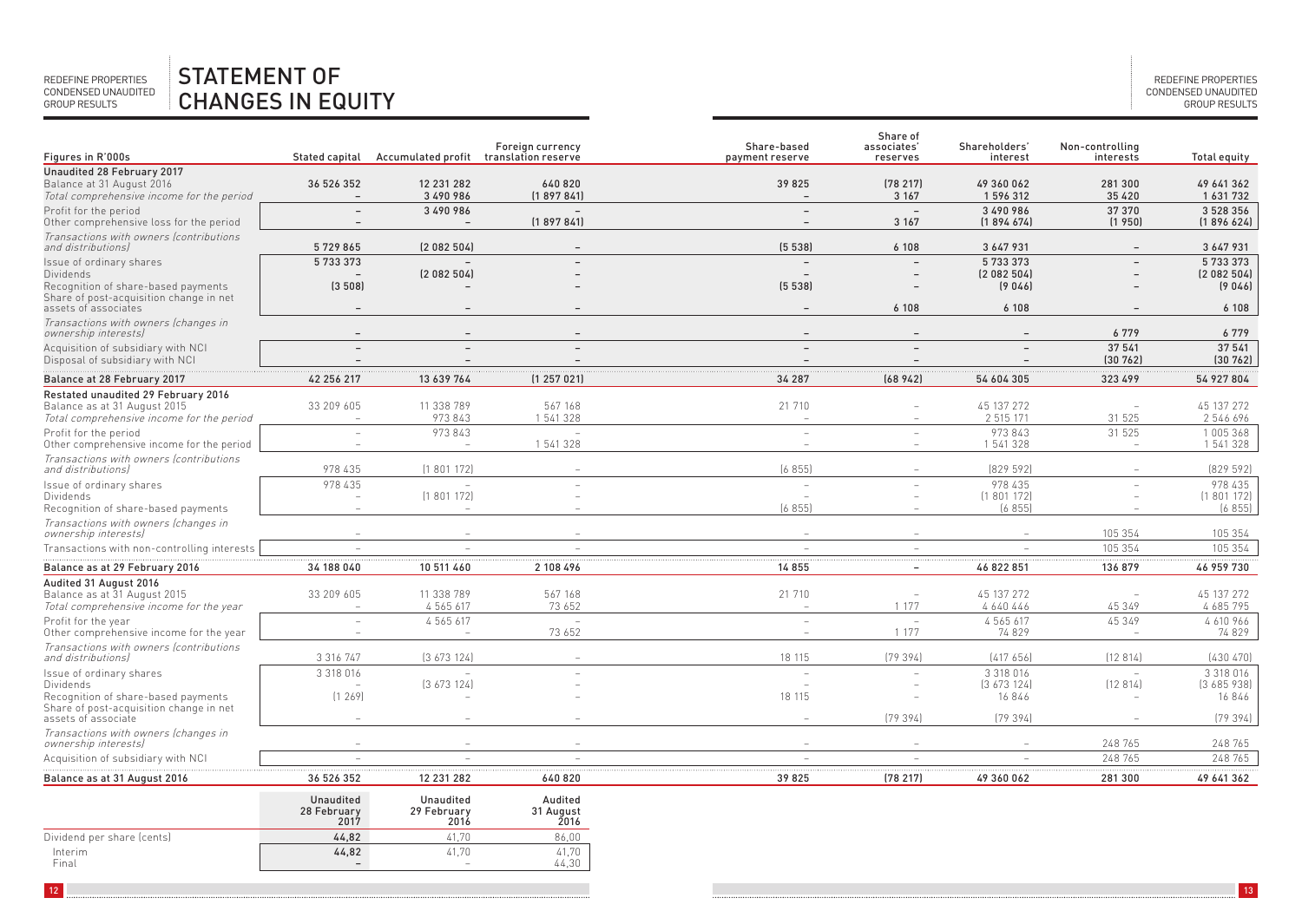# STATEMENT OF CASH FLOWS

| Figures in R'000s                                                                             | <b>Unaudited</b><br>28 February<br>2017 | Restated*<br>Unaudited<br>29 February<br>2016 | Audited<br>31 August<br>2016 |
|-----------------------------------------------------------------------------------------------|-----------------------------------------|-----------------------------------------------|------------------------------|
| Cash generated from operations                                                                | 2 579 154                               | 2 193 799                                     | 4 494 762                    |
| Interest received                                                                             | 276 196                                 | 306 467                                       | 596 418                      |
| Interest paid                                                                                 | [1 064 363]                             | [882908]                                      | [2 125 060]                  |
| Taxation paid                                                                                 | (33650)                                 |                                               | (111864)                     |
| Net cash inflow from operating activities                                                     | 1757337                                 | 1 617 358                                     | 2854256                      |
| Acquisition and development of investment properties                                          | [2 072 569]                             | [1837773]                                     | [3479654]                    |
| Acquisition of property, plant and equipment                                                  | (4792)                                  | (3029)                                        | (9075)                       |
| Acquisition of subsidiaries with the exclusive view<br>to resell                              |                                         |                                               | [210433]                     |
|                                                                                               | (107121)                                | [827608]                                      | [5, 429, 648]                |
| Investments in associates and joint ventures<br>Proceeds on disposal of investment properties | 696 017                                 | 721 460                                       | 1 207 521                    |
| Proceeds on disposal of listed securities                                                     | 1047748                                 |                                               |                              |
| Proceeds on the disposal of property, plant                                                   |                                         |                                               |                              |
| and equipment                                                                                 |                                         | 1 7 3 2                                       | 2833                         |
| Proceeds on decrease in investments in associates<br>and joint ventures                       | 54 324                                  |                                               |                              |
| Acquisition of other financial assets                                                         |                                         |                                               | (508081)                     |
| Proceeds on disposal of other financial assets                                                | 452795                                  |                                               |                              |
| Loan to joint venture repaid                                                                  | 7828                                    |                                               | 38 299                       |
| Loan receivables repaid                                                                       | 631 485                                 |                                               | 348 602                      |
| Loan receivables advanced                                                                     | (120181)                                | [314891]                                      |                              |
| Dividends and interest received from associates and                                           |                                         |                                               |                              |
| joint ventures                                                                                | 536 144                                 | 367758                                        | 680 745                      |
| Cash acquired on acquisition of subsidiaries                                                  | 103 740                                 |                                               |                              |
| Net cash inflow/(outflow) from investing activities                                           | 1 225 418                               | (1892351)                                     | (7358891)                    |
| Shares issued                                                                                 | 522 667                                 | 978 435                                       | 3 3 18 0 16                  |
| Dividends paid                                                                                | [2082504]                               | (1801172)                                     | [3, 673, 124]                |
| Shares issued to non-controlling interests                                                    |                                         | 105 355                                       | 248 765                      |
| Dividends paid to non-controlling interests                                                   |                                         |                                               | (12814)                      |
| Interest-bearing borrowings raised                                                            | 5 971 539                               | 2071608                                       | 7020456                      |
| Interest-bearing borrowings repaid                                                            | (6950240)                               | (1061770)                                     | (2 163 873)                  |
| Net cash (outflow)/inflow from financing activities                                           | [2 538 538]                             | 292 456                                       | 4 737 426                    |
| Net movement in cash and cash equivalents                                                     | 444 217                                 | 17463                                         | 232791                       |
| Cash and cash equivalents at beginning of year                                                | 208 366                                 | 129 924                                       | 129 924                      |
| Translation effects on cash and cash equivalents                                              | 31 068                                  | 18 048                                        | (154349)                     |
| Cash and cash equivalents at end of period/year                                               | 683 651                                 | 165435                                        | 208 366                      |

\* Refer to prior period restatements and reclassifications on page 26.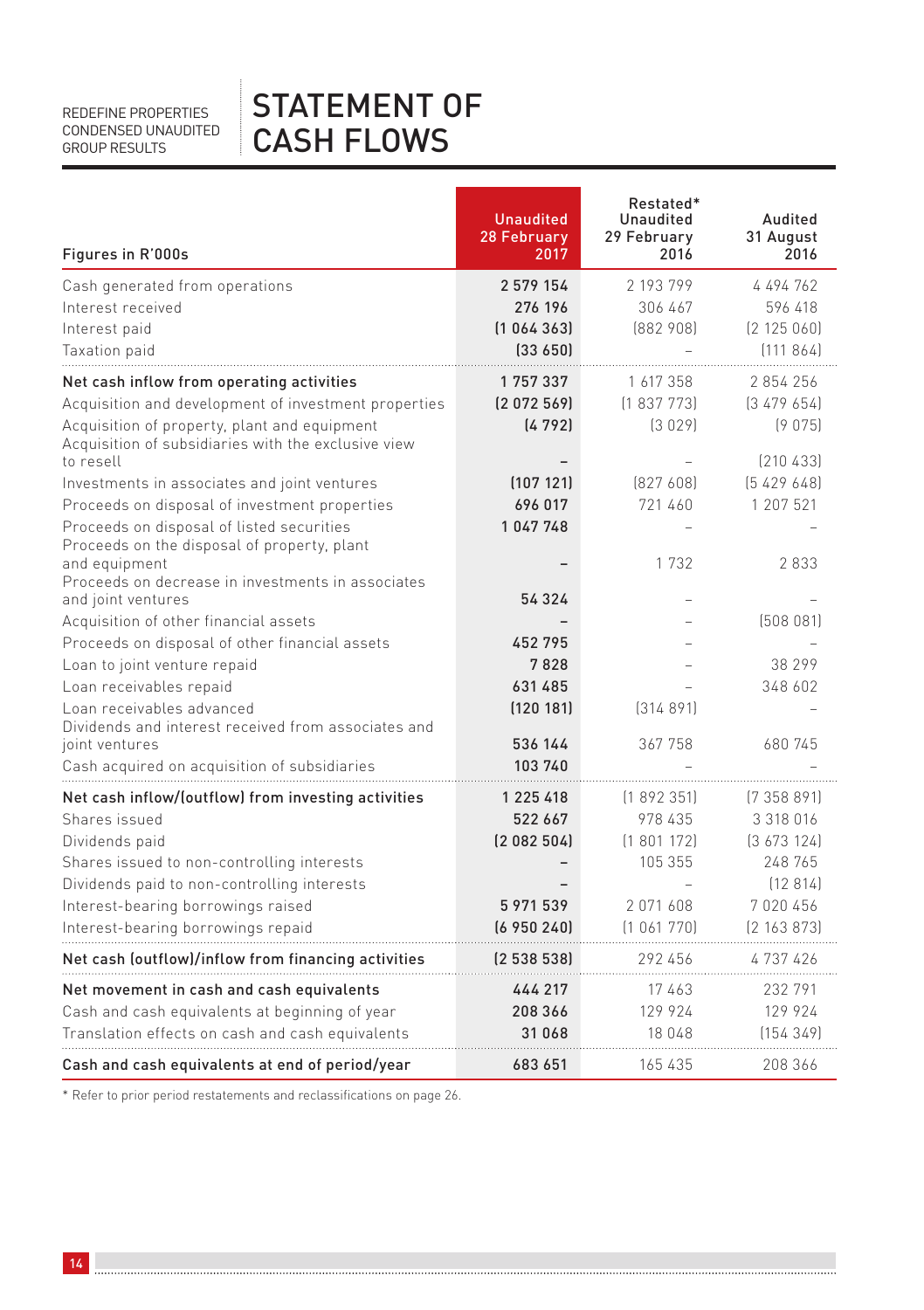REDEFINE PROPERTIES CONDENSED UNAUDITED GROUP RESULTS

# DISTRIBUTABLE INCOME ANALYSIS

| Figures in R'000s                                                                                                                                                                                    | <b>South Africa</b>                               | International             | <b>Total</b>                                     |
|------------------------------------------------------------------------------------------------------------------------------------------------------------------------------------------------------|---------------------------------------------------|---------------------------|--------------------------------------------------|
| Contractual rental income<br>Investment income                                                                                                                                                       | 3 423 486<br>5076                                 | 10 481                    | 3423486<br>15 557                                |
| <b>Total revenue</b><br>Operating costs<br>Administration costs                                                                                                                                      | 3 428 562<br>[1 162 053]<br>[88665]               | 10 481<br>[3931]          | 3 439 043<br>[1 162 053]<br>(92596)              |
| Net operating profit<br>Other gains<br>Distributable income from equity-accounted<br>investments                                                                                                     | 2 177 844<br>6730<br>83 153                       | 6550<br>20 507<br>632 127 | 2 184 394<br>27 237<br>715 280                   |
| Net distributable profit before finance costs<br>and taxation<br>Net finance costs                                                                                                                   | 2 267 727<br>[713889]                             | 659 184<br>(110994)       | 2926911<br>[824 883]                             |
| - Interest income<br>- Interest expense                                                                                                                                                              | 253 222<br>[967 111]                              | 31 673<br>[142667]        | 284 895<br>(1109778)                             |
| Distributable foreign exchange loss                                                                                                                                                                  |                                                   | [2 763]                   | (2763)                                           |
| Net distributable profit before taxation<br>Current taxation and withholding taxation                                                                                                                | 1 553 838<br>[11]                                 | 545 427<br>[30 109]       | 2099265<br>[30 120]                              |
| Net income from continuing operations<br>Distributable profit from discontinued operations                                                                                                           | 1 553 827                                         | 515 318<br>10 680         | 2 0 6 9 1 4 5<br>10 680                          |
| Net income from operations before non-controlling<br>interest share<br>Non-controlling interest share of distributable income                                                                        | 1 553 827<br>[8 294]                              | 525998                    | 2079825<br>[8 294]                               |
| Net income before distributable adjustments<br>Below the line distributable income adjustments:                                                                                                      | 1 545 533                                         | 525 998                   | 2 0 7 1 5 3 1                                    |
| - Antecedent distribution<br>- Pivotal pre-acquisition distribution<br>- Accrual for listed security income<br>- Transaction costs relating to business acquisitions<br>– Other distributable income | 11 159<br>189 037<br>40 065<br>7 1 3 1<br>13 24 6 | 3 3 9 4                   | 11 159<br>189 037<br>43 459<br>7 1 3 1<br>13 246 |
| Distributable income                                                                                                                                                                                 | 1806171                                           | 529 392                   | 2 3 3 5 5 6 3                                    |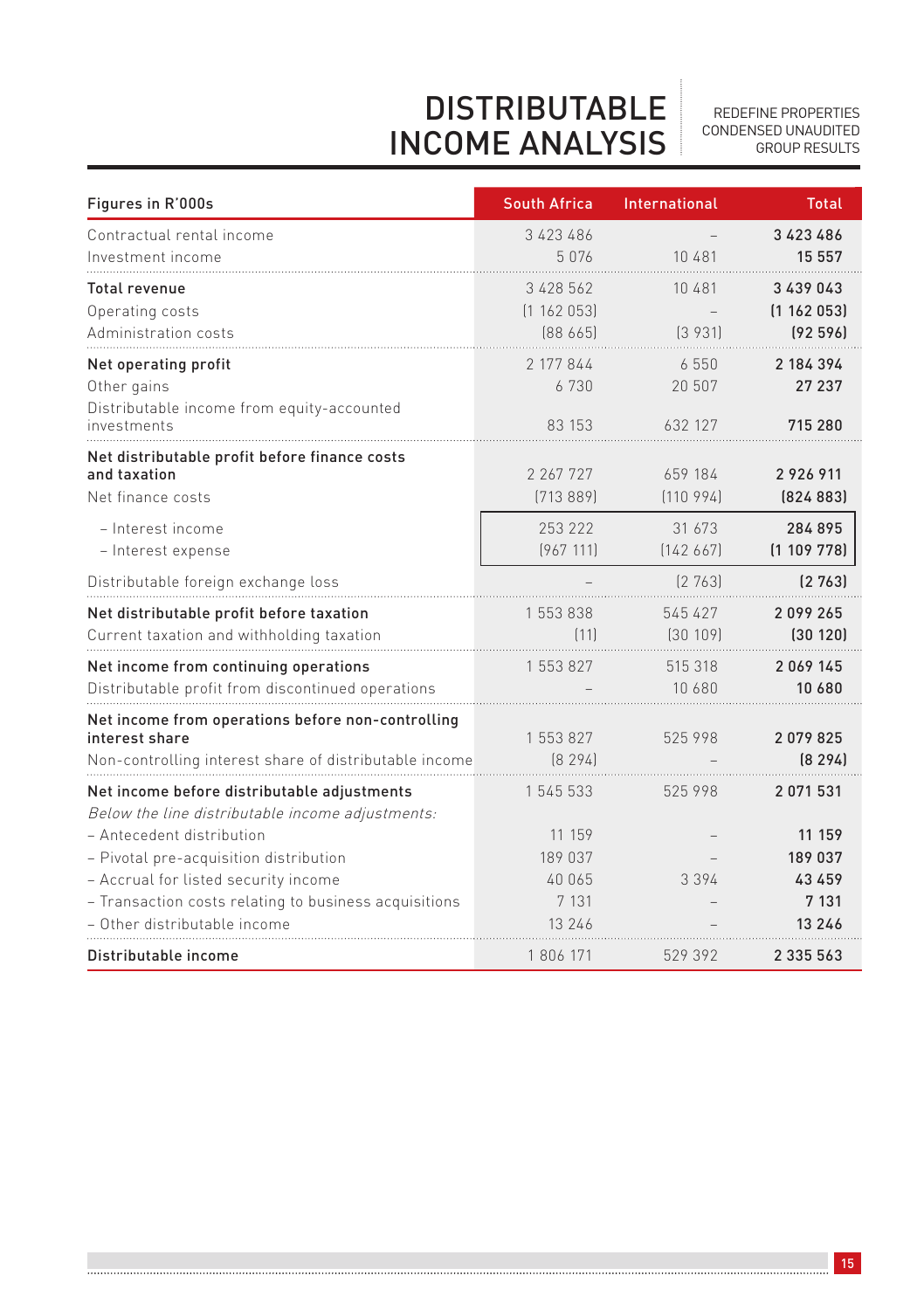# RECONCILIATION OF HEADLINE AND DISTRIBUTABLE EARNINGS

| Figures in R'000s                                                                                                                                                    | <b>Unaudited</b><br>28 February<br>2017 | Restated*<br>Unaudited<br>29 February<br>2016 | Audited<br>31 August<br>2016 |
|----------------------------------------------------------------------------------------------------------------------------------------------------------------------|-----------------------------------------|-----------------------------------------------|------------------------------|
| Profit for the year attributable to Redefine shareholders                                                                                                            | 3490986                                 | 973 843                                       | 4565617                      |
| Changes in fair value of properties (including fair value<br>adjustments of associates)<br>Bargain purchase on acquisition of associate                              | [198681]                                | 760 549                                       | [827689]<br>(288548)         |
| Profit on dilution of ownership interest in an associate<br>Impairment of interest in an associate                                                                   | (107507)                                |                                               | $(11\ 610)$<br>4639          |
| Loss on sale of subsidiary<br>Non-controlling interest portion of changes in fair value<br>of investment properties                                                  | 13864<br>29076                          | 28848                                         | 28848                        |
| Headline earnings                                                                                                                                                    | 3 227 738                               | 1763240                                       | 3 471 257                    |
| Straight-line rental income accrual<br>Accrual for listed security income (REIT distributable                                                                        | [149 135]                               | 1722                                          | [38 166]                     |
| income declared post-year-end)<br>Changes in fair values of listed securities and financial                                                                          | 43459                                   | 11 055                                        | 3 2 5 0                      |
| instruments<br>Amortisation of intangible assets (net of deferred                                                                                                    | (356431)                                | (145404)                                      | 162 488                      |
| taxation)<br>Impairment of loan to joint venture                                                                                                                     | 22628                                   | 13828<br>111 095                              | 45 256<br>9 2 4 7            |
| Fair value adjustments and other non-distributable items<br>of associates and NCI (other than investment property)<br>Non-distributable foreign exchange (gain)/loss | [67, 486]<br>(616463)                   | [404333]<br>462 629                           | 421 465<br>[243326]          |
| Antecedent distribution<br>Pre-acquisition dividend received                                                                                                         | 11 159                                  | 20 014<br>22 778                              | 83 088                       |
| Pivotal pre-acquisition distribution<br>Transaction costs relating to business acquisitions<br>Distributable profit from discontinued operations                     | 189 037<br>7 1 3 1<br>10 680            | $\overline{\phantom{a}}$<br>3 2 9 8           | 4 1 8 7                      |
| Other distributable income                                                                                                                                           | 13246                                   | 12029                                         | 35 709                       |
| Distributable income                                                                                                                                                 | 2335563                                 | 1871951                                       | 3 954 455                    |
| Six months ended February                                                                                                                                            | 2 3 3 5 5 6 3                           | 1871951                                       | 1871951                      |
| Six months ended August                                                                                                                                              |                                         |                                               | 2082504                      |
| <b>Total dividends</b>                                                                                                                                               | 2 3 3 5 5 6 3                           | 1871951                                       | 3 954 455                    |
| Number of shares in issue^ ('000)<br>Weighted average number of shares in issue# ('000)<br>Diluted weighted average number of shares in issue#                       | 5210982<br>4855398                      | 4 489 092<br>4 440 570                        | 4700911<br>4 500 281         |
| (000)                                                                                                                                                                | 4855398                                 | 4 440 570                                     | 4 500 281                    |
| Basic and diluted earnings per share (cents)                                                                                                                         | 71,90                                   | 21,93                                         | 101,45                       |
| - Continuing operations<br>- Discontinued operations                                                                                                                 | 72,19<br>(0, 29)                        | 21,93                                         | 101,32<br>0,13               |
| Headline and diluted headline earnings per share<br><i>(cents)</i>                                                                                                   | 66,48                                   | 39,71                                         | 77,13                        |
| - Continuing operations<br>- Discontinued operations                                                                                                                 | 66,48                                   | 39,71                                         | 77,00<br>0,13                |
| Dividend per share (cents)                                                                                                                                           | 44.82                                   | 41.70                                         | 86.00                        |

\* Refer to prior period restatements and reclassifications on page 26.

^ Net of 361 396 896 (FY2016: 361 396 896) treasury shares.

# There were no dilutive shares in issue.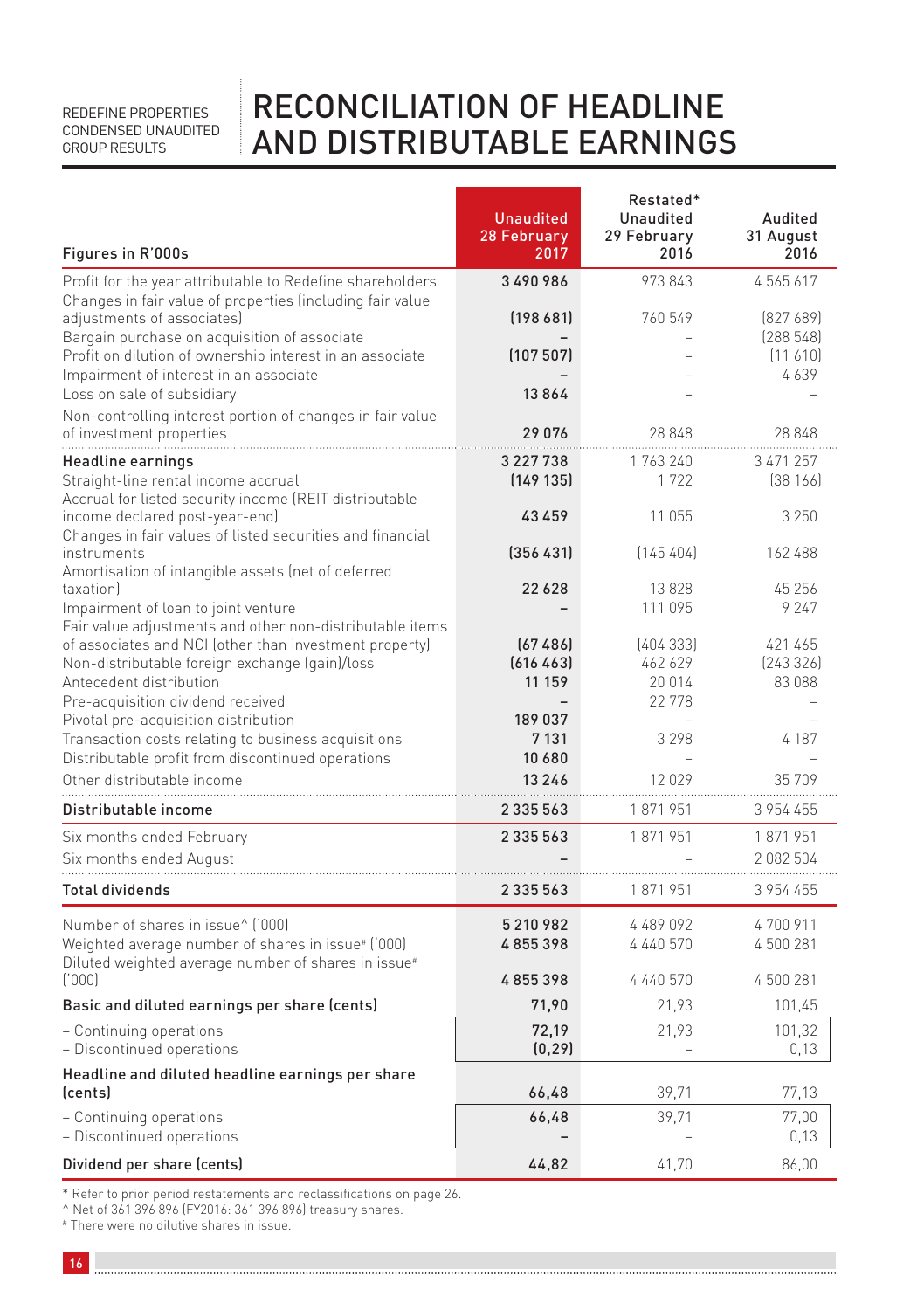## SEGMENTAL ANALYSIS

REDEFINE PROPERTIES CONDENSED UNAUDITED GROUP RESULTS

| Figures in R'000s                    | <b>Office</b> | <b>Retail</b> | Industrial | <b>Specialised</b> | <b>Total</b>  |
|--------------------------------------|---------------|---------------|------------|--------------------|---------------|
| Six months ended<br>28 February 2017 |               |               |            |                    |               |
| Contractual rental income            | 1 231 850     | 1 493 094     | 611 571    | 86 971             | 3423486       |
| Operating costs                      | [400997]      | [579 888]     | (154520)   | (26648)            | (1162053)     |
| Net property income                  | 830 853       | 913 206       | 457 051    | 60.323             | 2 2 4 4 4 3 3 |
| Investment properties*               | 22 176 345    | 25 781 785    | 10 772 428 | 1 613 246          | 60 343 804    |
| Six months ended<br>29 February 2016 |               |               |            |                    |               |
| Contractual rental income            | 1 251 006     | 1 372 182     | 588 821    | 54792              | 3 266 801     |
| Operating costs                      | [404374]      | [533 582]     | [166 708]  | (18912)            | (1123576)     |
| Net property income                  | 846 632       | 838 600       | 422 113    | 35880              | 2 143 225     |
| Investment properties*               | 18 383 199    | 20 409 300    | 9 261 752  | 895 096            | 48 949 347    |
| Year ended 31 August 2016            |               |               |            |                    |               |
| Contractual rental income            | 2 4 4 9 8 0 1 | 2 751 315     | 1 170 058  | 138 953            | 6 510 127     |
| Operating costs                      | (783 123)     | (1075576)     | [341362]   | (40971)            | (2241032)     |
| Net property income                  | 1 666 678     | 1 675 739     | 828 696    | 97982              | 4 269 095     |
| Investment properties*               | 18 033 797    | 21 344 930    | 10 163 302 | 1 326 783          | 50 868 812    |

\* Excluding properties under development and including non-current assets (properties) held for sale. The investment in Leopard Holdings of R672,0 million classified as held-for-sale as at 28 February 2017 is excluded.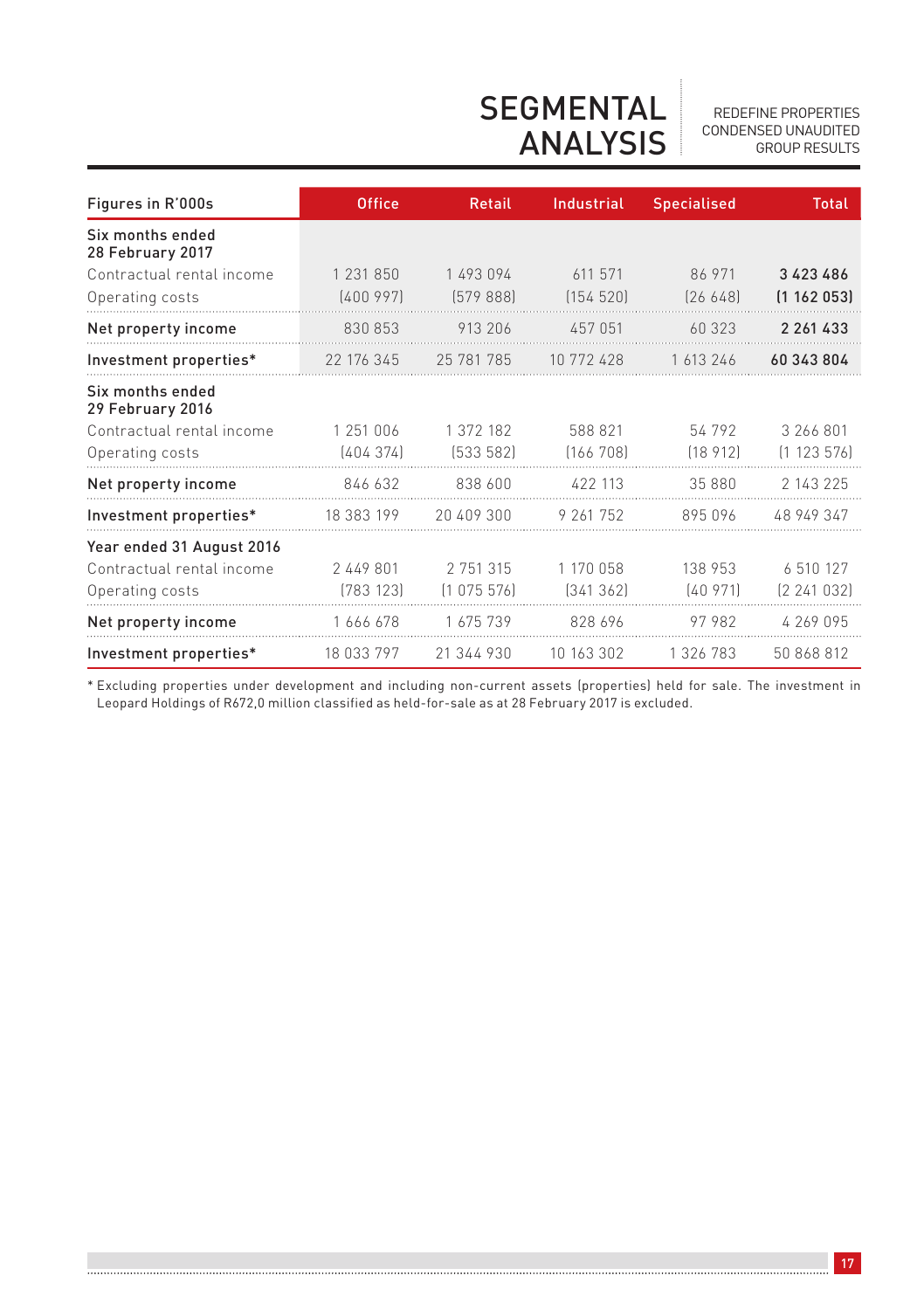### BUSINESS **COMBINATIONS**

### The Pivotal Fund Limited

On 9 January 2017, the group acquired 100% of the shares and voting rights in The Pivotal Fund Limited ("Pivotal") and obtained control of Pivotal. The shares were acquired for a consideration of R5,2 billion, settled in Redefine shares. Pivotal was a JSE-listed property developer and capital growth fund.

The business combination is in line with Redefine's strategy to diversify, grow and improve the quality of its portfolio and recycle its capital through disposing of non-core assets and replacing them with prime assets. The acquisition of Pivotal positions Redefine even more competitively in the commercial property sector in line with its strategic intent to become the landlord of choice in A-grade office space in sought-after areas in South Africa. This has given rise to the goodwill recognised below.

For the two months since acquisition, Pivotal contributed total revenue of R168,2 million and net profit after taxation of R51,9 million to the group's results.

If the businesses had been acquired on 1 September 2016, management estimates that consolidated revenue and net profit after taxation for the Redefine group would have been R4,0 billion and R2,4 billion respectively. In determining these amounts, management has assumed that the fair value adjustments, determined provisionally, that arose on the date of acquisition would have been the same if the acquisition had occurred on 1 September 2016.

The group incurred acquisition-related costs of R7,1 million to 28 February 2017. This is disclosed as part of administration costs in the statement of profit or loss and other comprehensive income.

The table below summarises the recognised amounts of assets acquired and liabilities assumed at the date of acquisition. Provisional amounts have been used for the purpose of consolidation as the business combination occurred shortly before Redefine's half year reporting period. If new information is obtained within one year of the date of acquisition about facts and circumstances that existed at the date of acquisition which identifies adjustments to the below amounts, or any additional provisions that existed at the date of acquisition, then the accounting for the acquisition will be revised.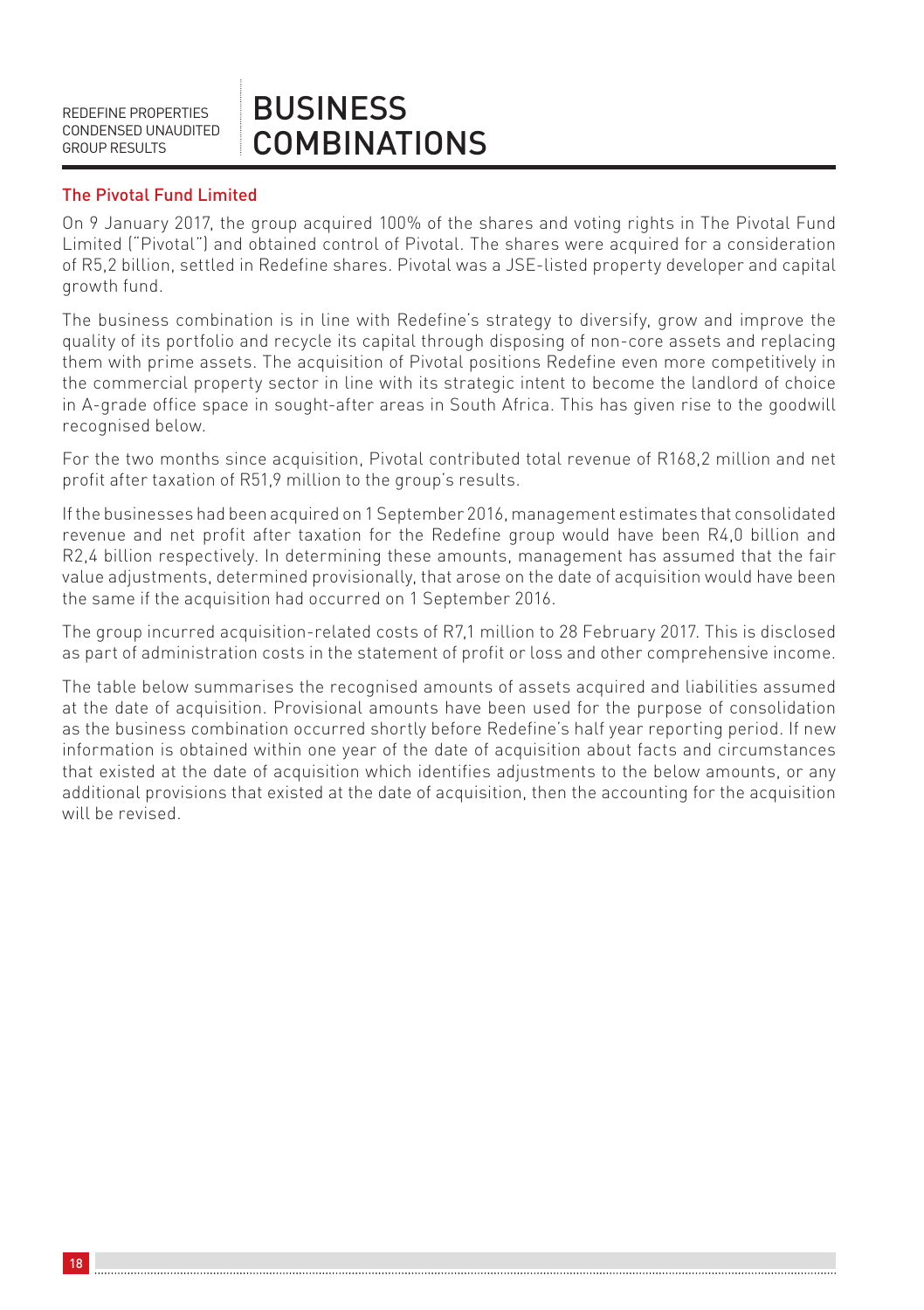#### Assets and liabilities arising from the acquisition

| Figures in R'000s                               | 31 December<br>2016* |
|-------------------------------------------------|----------------------|
| Assets                                          |                      |
| Investment properties                           | 10 363 483           |
| Listed securities                               | 299 782              |
| Interest in associate                           | 783 627              |
| Loans receivable                                | 1 488 559            |
| Derivative assets                               | 12 703               |
| Property, plant and equipment                   | 928                  |
| Trade and other receivables                     | 142 025              |
| Other financial assets                          | 1546                 |
| Cash and cash equivalents                       | 103 740              |
| Liabilities                                     |                      |
| Interest-bearing borrowings                     | [7837319]            |
| Derivative liabilities                          | [51374]              |
| Deferred taxation                               | [196 504]            |
| Trade and other payables                        | [266 626]            |
| Interest accrual on interest-bearing borrowings | [11 632]             |
| Taxation payable                                | (5298)               |
| Fair value of net assets                        | 4827640              |
| Goodwill arising from the acquisition           | 379 558              |
| Purchase consideration                          | 5 207 198            |
| Settled in 459 999 805 Redefine shares#         | 5 207 198            |
| Cash and cash equivalents acquired              | 103 740              |
| Net cash inflow on acquisition of Pivotal       | 103 740              |

\*The effective date used for accounting for the business combination in terms of IFRS 3 was 31 December 2016.

# The fair value of the Redefine shares issued was based on the listed closing share price on 9 January 2017, being the date that the Redefine shares were transferred to the previous shareholders of Pivotal.

Loans receivable are carried at amortised cost, interest is market-related, therefore the amortised cost approximates the fair value. The gross contractual amount receivable for loans receivable is as disclosed above.

Trade and other receivables are carried at amortised cost. Due to the short-term nature, amortised cost approximates the fair value. Trade and other receivables comprise gross contractual amounts due of R146,3 million, net of a provision for doubtful debts of R4,3 million, which is the best estimate at the acquisition date of the contractual cash flows not expected to be collected.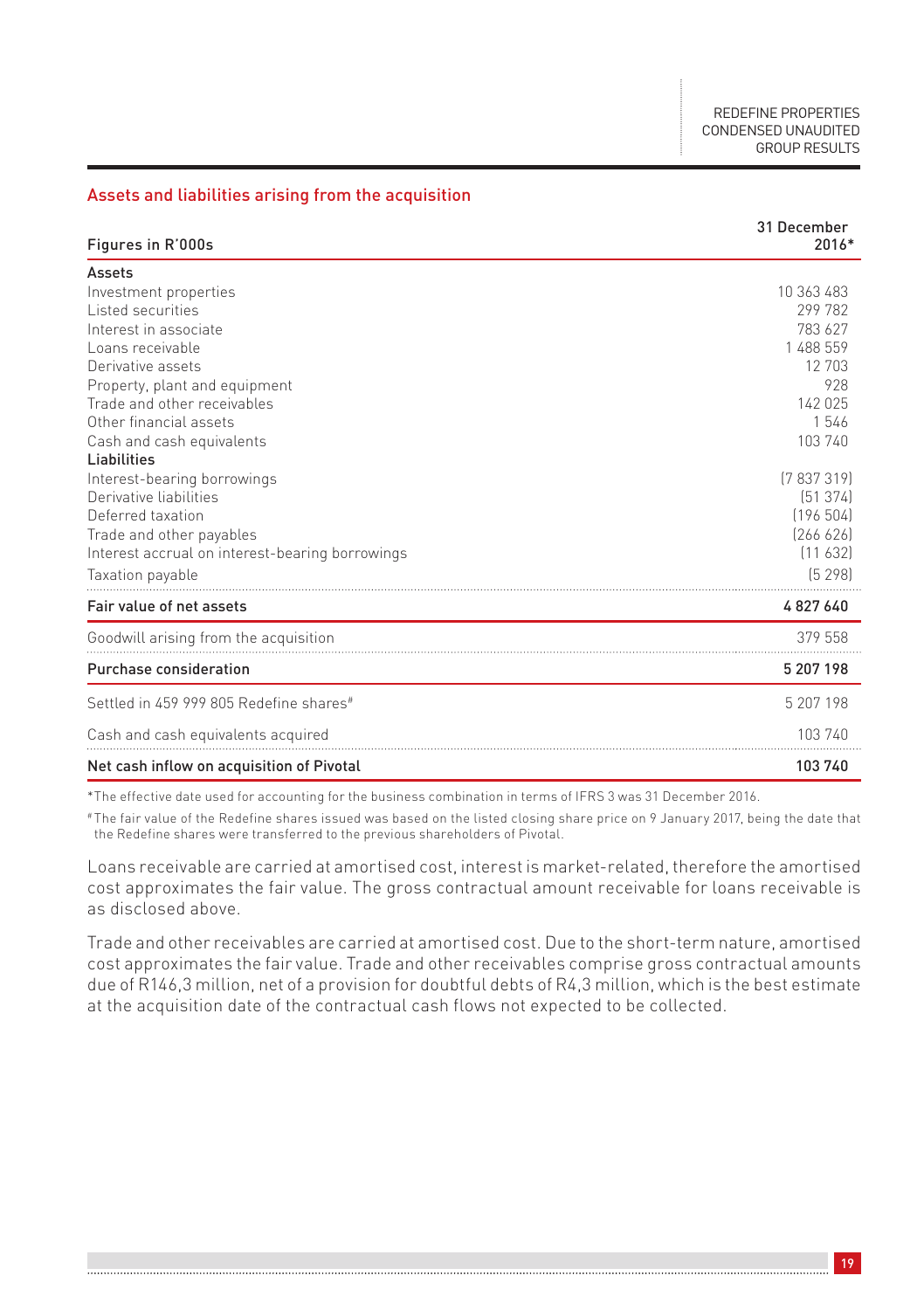**Categories of financial instruments**

### FINANCIAL INSTRUMENT FAIR VALUE DISCLOSURE

|                                   | Unaudited 28 February 2017      |                                            |         | Unaudited 29 February 2016 |                                            |               | Audited 31 August 2016   |                                            |           |  |
|-----------------------------------|---------------------------------|--------------------------------------------|---------|----------------------------|--------------------------------------------|---------------|--------------------------|--------------------------------------------|-----------|--|
| Figures in R'000s                 | Loans and<br>receivables        | At fair value<br>through profit<br>or loss | Total   | Loans and<br>receivables   | At fair value<br>through profit<br>or loss | Total         | Loans and<br>receivables | At fair value<br>through profit<br>or loss | Total     |  |
| <b>Financial assets</b>           |                                 |                                            |         |                            |                                            |               |                          |                                            |           |  |
| Listed securities                 | $\hspace{0.1mm}-\hspace{0.1mm}$ | 274 007                                    | 274 007 | -                          | 1336848                                    | 1336848       | $\overline{\phantom{a}}$ | 974620                                     | 974620    |  |
| Derivative assets#                | $\overline{\phantom{0}}$        | 262680                                     | 262680  | $\sim$                     | 349 963                                    | 349 963       | $\overline{\phantom{a}}$ | 245 582                                    | 245 582   |  |
| Loans receivable                  | 1845445                         | $-$                                        | 1845445 | 1516750                    | $\overline{\phantom{a}}$                   | 516 750       | 859491                   |                                            | 859 491   |  |
| Other financial assets            | 258 583                         | $\overline{\phantom{a}}$                   | 258 583 | 252830                     | $\hspace{0.1mm}-\hspace{0.1mm}$            | 252830        | 455895                   | 255 574                                    | 711 469   |  |
| Trade and other receivables       | 611 261                         | $\hspace{0.1mm}-\hspace{0.1mm}$            | 611 261 | 576 599                    | $\overline{\phantom{a}}$                   | 576 599       | 478 071                  | $\sim$                                     | 478 071   |  |
| Listed security income receivable | $\overline{\phantom{a}}$        | $\overline{\phantom{a}}$                   |         | 46062                      | $\hspace{0.1mm}-\hspace{0.1mm}$            | 46 062        | 57630                    | $\sim$                                     | 57630     |  |
| Cash and cash equivalents         | 683 651                         | $\overline{\phantom{0}}$                   | 683 651 | 165435                     | $\overline{\phantom{a}}$                   | 165 435       | 208366                   | $\sim$                                     | 208366    |  |
|                                   | 3398940                         | 536 687                                    | 3935627 | 2 5 5 7 6 7 6              | 1686811                                    | 4 2 4 4 4 8 7 | 2059453                  | 1475776                                    | 3 535 229 |  |

| <b>Figures in R'000s</b>                        | Other<br>financial<br>liabilities | At fair value<br>through profit<br>or loss | Total      | <b>Other</b><br>financial<br>liabilities | At fair value<br>through profit<br>or loss | Total      | Other<br>financial<br>liabilities | At fair value<br>through profit<br>or loss | Total      |
|-------------------------------------------------|-----------------------------------|--------------------------------------------|------------|------------------------------------------|--------------------------------------------|------------|-----------------------------------|--------------------------------------------|------------|
| <b>Financial liabilities</b>                    |                                   |                                            |            |                                          |                                            |            |                                   |                                            |            |
| Interest-bearing borrowings                     | 32 288 752                        | $-$                                        | 32 288 752 | 25 375 043                               | <b>Service</b>                             | 25 375 043 | 28 190 102                        | $\overline{\phantom{a}}$                   | 28 190 102 |
| Interest-bearing borrowings at fair value*      | $\hspace{0.1mm}-\hspace{0.1mm}$   | 1962679                                    | 1962679    |                                          |                                            |            |                                   | $\qquad \qquad$                            |            |
| Interest accrual on interest-bearing borrowings | 377 129                           | $\overline{\phantom{a}}$                   | 377 129    | 263039                                   |                                            | 263039     | 307881                            | $\qquad \qquad$                            | 307881     |
| Derivative liabilities#                         | $\hspace{0.1mm}-\hspace{0.1mm}$   | 147 376                                    | 147 376    |                                          | 36427                                      | 36 4 27    |                                   | 38044                                      | 38044      |
| Other financial liabilities                     | 252925                            | $\overline{\phantom{a}}$                   | 252925     | 252830                                   |                                            | 252 830    | 253016                            | $\hspace{0.1mm}-\hspace{0.1mm}$            | 253 016    |
| Trade and other payables                        | 1017978                           |                                            | 1017978    | 845459                                   |                                            | 845459     | 750341                            | -                                          | 750 341    |
|                                                 | 33 936 784                        | 2 110 055                                  | 36046839   | 26 736 371                               | 36427                                      | 26 772 798 | 29 501 340                        | 38044                                      | 29 539 384 |

For all financial instruments carried at amortised cost, interest is market-related therefore the amortised cost approximates the fair value.

# The derivatives are classified as held-for-trading in terms of IAS 39.

\* The exchangeable bonds issued in September 2016 are designated as at fair value through profit or loss.

#### Fair value hierarchy for financial instruments and investment property

IFRS 13 requires that an entity discloses for each class of financial instruments and investment property measured at fair value, the level in the fair value hierarchy into which the fair value measurements are categorised in their entirety.

The fair value hierarchy reflects the significance of the inputs used in making fair value measurements.

The level in the fair value hierarchy within which the fair value measurement is categorised in its entirety shall be determined on the basis of the lowest level input that is significant to the fair value measurement in its entirety.

The table below analyses financial instruments and investment property carried at fair value.

The fair value hierarchy has the following levels:

- Level 1 quoted prices (unadjusted) in active markets for identical assets or liabilities.
- Level 2 inputs other than quoted prices included within level 1 that are observable for the asset or liability, either directly (i.e. as prices) or indirectly (i.e. derived from prices).
- Level 3 inputs for the asset or liability that are not based on observable market data (unobservable inputs).
- $20$  and the contract of the contract of the contract of the contract of the contract of the contract of  $21$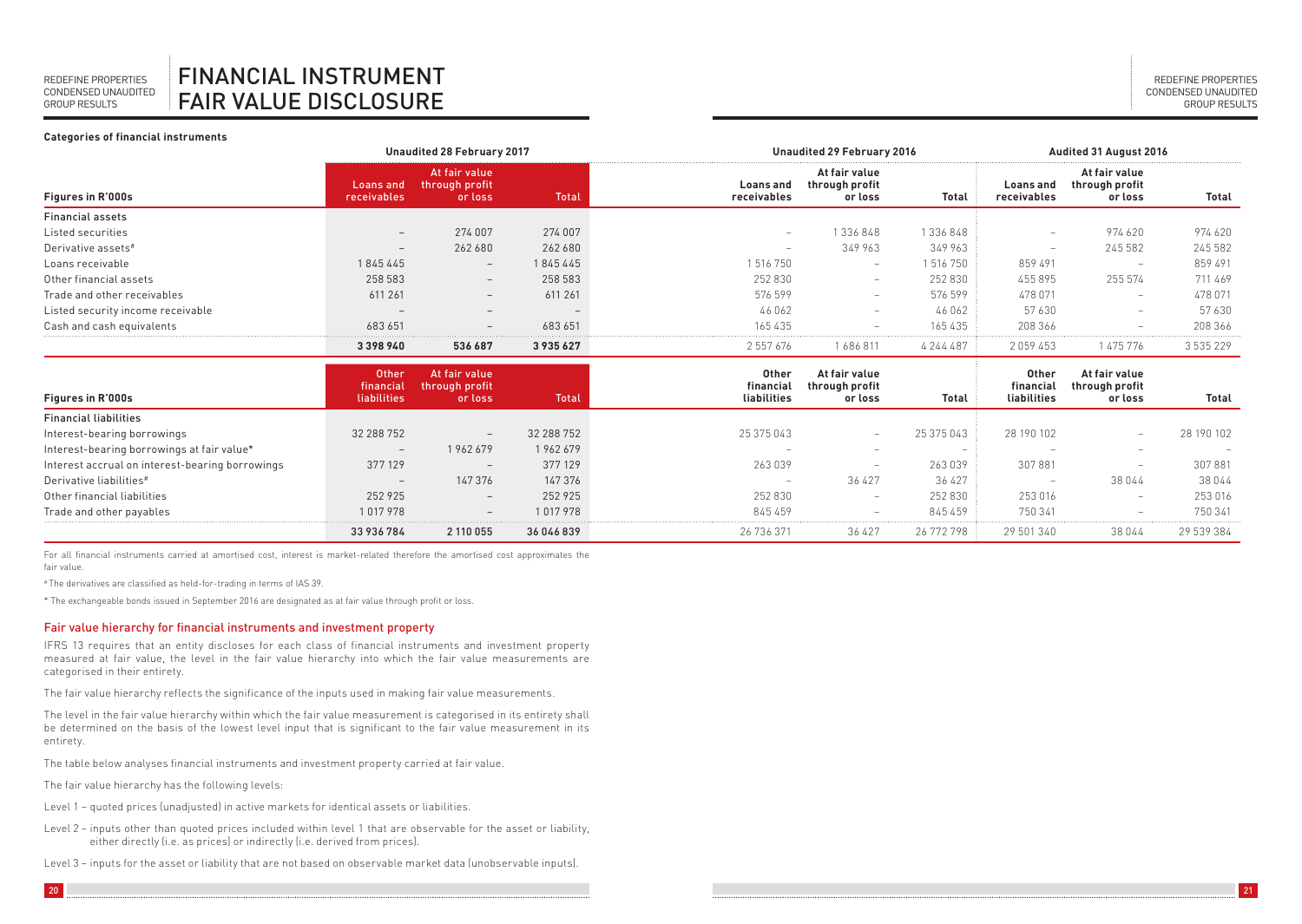REDEFINE PROPERTIES CONDENSED UNAUDITED GROUP RESULTS

|                                           |            | Unaudited 28 February 2017 |         |            | Unaudited 29 February 2016 |                          |         |                                 | Audited 31 August 2016 |                          |         |                    |
|-------------------------------------------|------------|----------------------------|---------|------------|----------------------------|--------------------------|---------|---------------------------------|------------------------|--------------------------|---------|--------------------|
| Figures in R'000s                         | Fair value | Level 1                    | Level 2 | Level 3    | Fair value                 | Level 1                  | Level 2 |                                 | Level 3 Fair value     | Level 1                  | Level 2 | Level 3            |
| Assets                                    |            |                            |         |            |                            |                          |         |                                 |                        |                          |         |                    |
| Investment properties                     | 64 713 119 | $\overline{\phantom{0}}$   |         | 64 713 119 | 51 149 358                 | $\overline{\phantom{a}}$ | $\sim$  | 51 149 358 : 52 898 853         |                        | $\overline{\phantom{a}}$ |         | $-52898853$        |
| Listed securities                         | 274 007    | 274 007                    |         |            | 1336848                    | 336848                   | $\sim$  | $-1$                            | 974 620                | 974620                   | $\sim$  |                    |
| Derivative assets                         | 262 680    | $\overline{\phantom{0}}$   | 262 680 |            | 349 963                    | $\sim$                   | 349 963 | $\sim$                          | 245 582                |                          | 245 582 |                    |
|                                           | 65 249 806 | 274 007                    | 262 680 | 64 713 119 | 52 836 169                 | 1336848                  |         | 349 963 51 149 358 : 54 119 055 |                        | 974 620                  |         | 245 582 52 898 853 |
| Liabilities                               |            |                            |         |            |                            |                          |         |                                 |                        |                          |         |                    |
| Interest-bearing borrowings at fair value | 1962679    | 1962679                    |         |            |                            |                          |         |                                 | $\sim$                 |                          |         |                    |
| Derivative liabilities                    | 147 376    | $-$                        | 147 376 |            | 36 427                     |                          | 36 427  | -                               | 38 044                 |                          | 38 044  |                    |
|                                           | 2 110 055  | 1962679                    | 147 376 |            | 36 427                     | $\overline{\phantom{a}}$ | 36 427  | -                               | 38 044                 | $\sim$                   | 38 044  |                    |

#### Transfers between level 1, level 2 and level 3

There have been no transfers between level 1, level 2 and level 3 during the period under review.

#### Level 3 reconciliation

|                                                       | Unaudited 28 February 2017                |                                           |                         | Unaudited 29 February 2016              |                                    | Audited 31 August 2016                    |                                       |                                  |                                    |                                         |                                                              |                       |
|-------------------------------------------------------|-------------------------------------------|-------------------------------------------|-------------------------|-----------------------------------------|------------------------------------|-------------------------------------------|---------------------------------------|----------------------------------|------------------------------------|-----------------------------------------|--------------------------------------------------------------|-----------------------|
| Figures in R'000s                                     | <b>Balance at</b><br>beginning<br>of year | Gain/(loss)<br>in profit or<br>the period | (loss for Acquisitions) | Balance at<br>(disposals) end of period | Balance at<br>beginning<br>of year | Gain/(loss)<br>in profit or<br>the period | loss for Acquisitions/<br>(disposals) | Balance<br>at end of<br>period   | Balance at<br>beginning<br>of year | Gain/(loss)<br>in profit or<br>the year | loss for Acquisitions/ Balance at<br>(disposals) end of year |                       |
| Investment properties<br>Properties under development | 49 698 640<br>2 030 041                   | 421 280<br>[128910]                       | 9 160 692<br>2468184    | 59 280 612<br>4 3 6 9 3 1 5             | 48 026 479<br>1872390              | [505809]<br>[124058]                      | 451 679                               | [74 533] 47 446 137<br>2 200 011 | 48 026 479<br>1872390              | 663044<br>[374 773]                     | 1 009 117<br>532 424                                         | 49 698 640<br>2030041 |
| Investment properties held-for-sale                   | 1 170 172                                 | $\overline{\phantom{0}}$                  | (106, 980)              | 1063192                                 | 1 289 612                          | (9317)                                    | 222 915                               | 1 503 210                        | 1 289 612                          | (6843)                                  | (112 597)                                                    | 1 170 172             |
|                                                       | 52 898 853                                | 292 370                                   | 11 521 896              | 64 713 119                              | 51 188 481                         | [639 184]                                 | 600 061                               | 51 149 358 :                     | 51 188 481                         | 281 428                                 | 1 428 944                                                    | 52898853              |

The fair value gains and losses are included in the fair value adjustment line in profit or loss.

#### Details of valuation techniques

The valuation techniques used in measuring fair values at 28 February 2017 for financial instruments measured at fair value in the statement of financial position, as well as the significant unobservable inputs used is disclosed below. There have been no significant changes in valuation techniques and inputs since 31 August 2016.

#### Listed securities

Closing market price on the relevant exchange.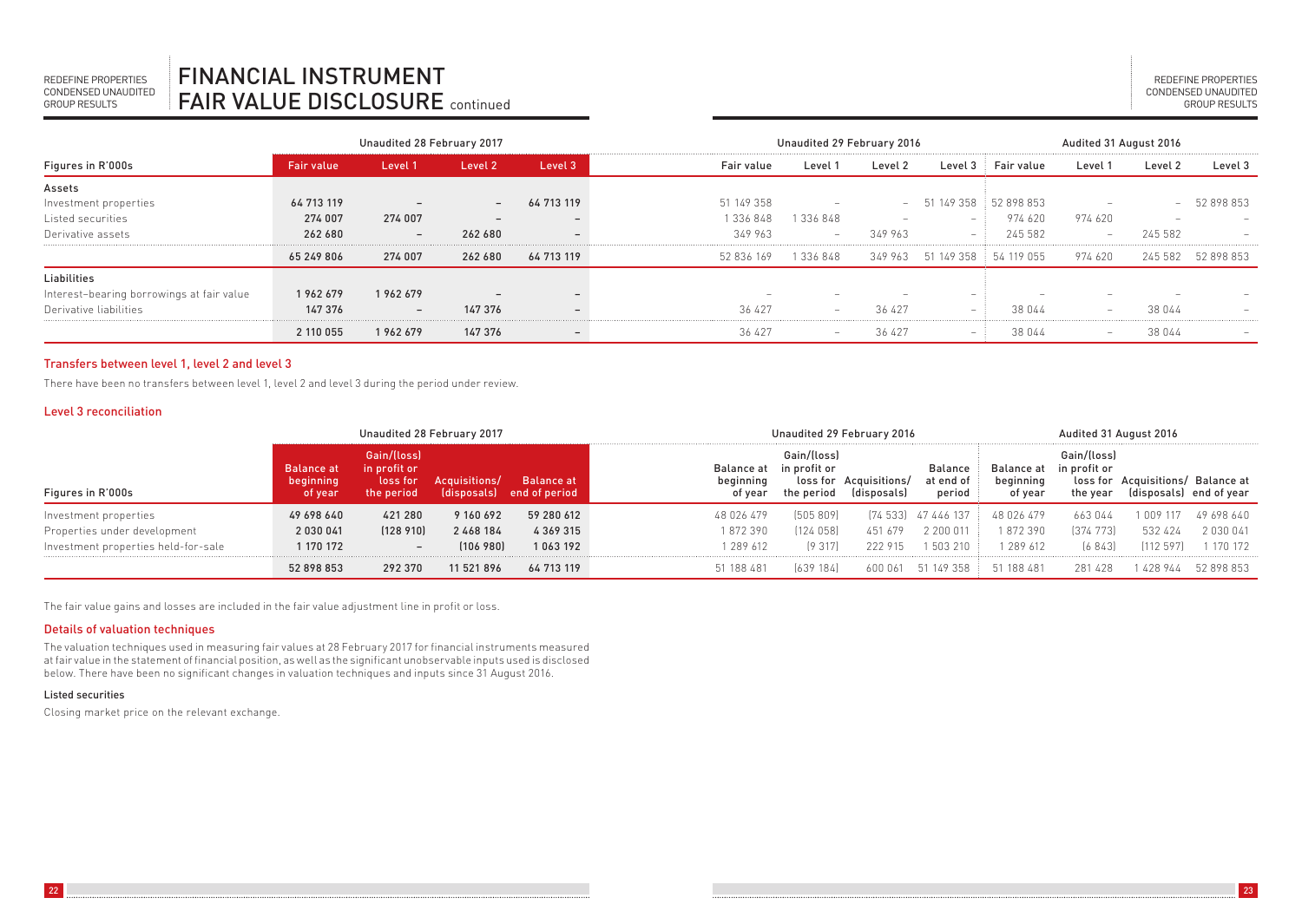### FINANCIAL INSTRUMENT FAIR VALUE DISCLOSURE continued

#### Derivative assets and liabilities

#### Foreign exchange options

The fair value is determined using quoted forward exchange rates at the reporting date and present value calculations based on high credit quality yield curves in the respective currencies.

#### Interest rate swaps

The fair value is calculated as the present value of the estimated future cash flows. Estimates of future floatingrate cash flows are based on quoted swap rates, futures prices and interbank borrowing rates. Estimated cash flows are discounted using a yield curve constructed from similar sources which reflects the relevant benchmark interbank rate used by market participants for this purpose when pricing interest rate swaps. The fair value estimate is subject to a credit risk adjustment that reflects the credit risk of the group and of the counterparty. This is calculated based on credit spreads derived from current credit default swap or bond prices.

#### Cross-currency interest rate swaps

Valued by discounting the future cash flows using the swap curve of the respective currencies at the dates when the cash flows will take place.

#### Interest-bearing borrowings at fair value

The exchangeable bonds fair value is determined with reference to the quoted price on the Frankfurt Stock Exchange.

#### Investment properties

The valuation policy adopted by management is to revalue investment property at each reporting period, valued internally for the interim financial statements and externally for the annual financial statements. The changes in fair value from the previous reporting period is analysed by management.

Current market-related assumptions were applied to the risks in rental streams of properties. Discount rates in the respective sectors are disclosed below.

At the reporting date, the key assumptions used by the group in determining fair value were in the following ranges for the group's portfolio of properties:

| Unobservable inputs (% unless otherwise stated)                                                                                | <b>Unaudited</b><br>28 February<br>2017                                      | Audited<br>31 August<br>2016                                                 |
|--------------------------------------------------------------------------------------------------------------------------------|------------------------------------------------------------------------------|------------------------------------------------------------------------------|
| Expected market rental growth<br>Expected expense growth (estimated)<br>Occupancy rate<br>Vacancy periods<br>Rent-free periods | $4.00 - 8.00$<br>$7.00 - 10.00$<br>93,3<br>$0 - 12$ months<br>$0 - 3$ months | $4.00 - 8.00$<br>$7.00 - 10.00$<br>93.4<br>$0 - 12$ months<br>$0 - 3$ months |
| Office sector<br>Discount rate<br>Exit capitalisation rate                                                                     | $12.50 - 18.00$<br>$7.25 - 13.00$                                            | $12.50 - 18.00$<br>$7.75 - 13.00$                                            |
| <b>Retail sector</b><br>Discount rate<br>Exit capitalisation rate                                                              | $12.25 - 19.25$<br>$7.00 - 12.50$                                            | $12.25 - 19.25$<br>$7.00 - 12.50$                                            |
| Industrial sector<br>Discount rate<br>Exit capitalisation rate                                                                 | $13.00 - 18.50$<br>$8.00 - 14.00$                                            | $13.00 - 18.50$<br>$8.00 - 14.00$                                            |
| <b>Specialised sector</b><br>Discount rate<br>Exit capitalisation rate                                                         | 15.00<br>9.00                                                                | 15.00<br>9.00                                                                |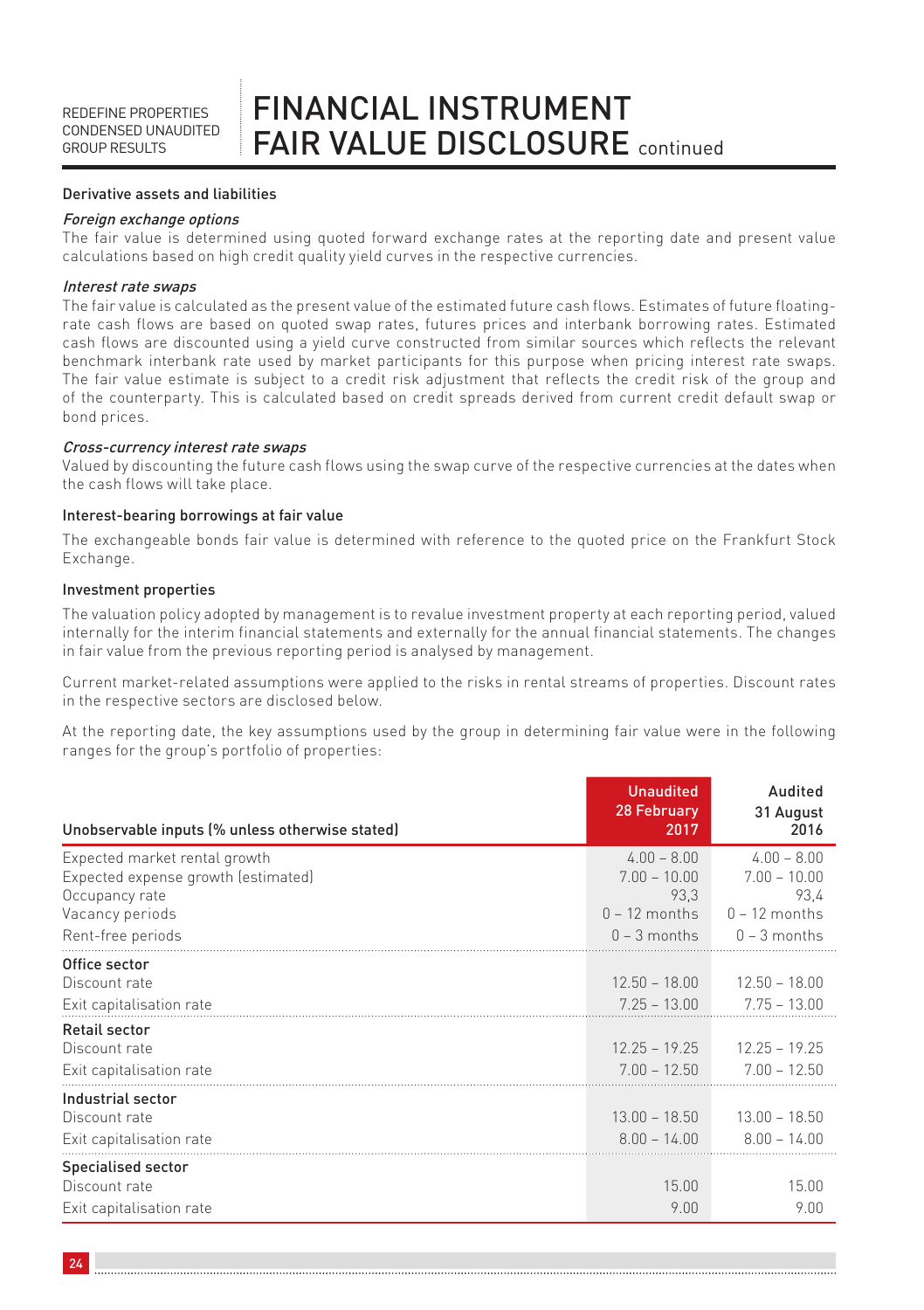#### Measurement of fair value

#### Valuation techniques

All valuations were completed using the discounted cash flow method of valuation.

#### Discounted cash flow method:

The valuation model generates a net present value for each property by discounting forecasted future cash flows and a residual value at the end of the cash flow projection period by the discount rate of each property. The residual value is calculated by capitalising the net income forecasted for the 12-month period immediately following the final year of the cash flow at the exit/reversionary capitalisation rate. The discount rate applied by each valuator is determined by adding a growth rate per property, based on forecasted market-related rental increases, to the determined capitalisation rate per property. The discount rate is then tested for reasonableness by benchmarking the rate against recent comparable sales and surveys prepared by Investment Property Databank/South African Property Owners Association (IPD/SAPOA). The capitalisation rate is dependent on a number of factors, such as location, the condition of the improvements, current market conditions, the lease covenants and the risk inherent in the property and is also tested for reasonableness by benchmarking against recent comparable sales and surveys prepared by IPD/SAPOA.

#### Inter-relationship between key unobservable inputs and fair value measurements

The estimated fair value would increase/(decrease) if:

- $\rightarrow$  Expected market rental growth was higher/(lower)
- $\rightarrow$  Expected expense growth was lower/(higher)
- $\rightarrow$  Vacant periods were shorter/(longer)
- $\rightarrow$  Occupancy rate was higher/(lower)
- $\rightarrow$  Rent-free periods were shorter/(longer)
- $\rightarrow$  Discount rate was lower/(higher)
- $\rightarrow$  Reversionary capitalisation rate was lower/(higher)
- $\rightarrow$  Capitalisation rate was lower/(higher)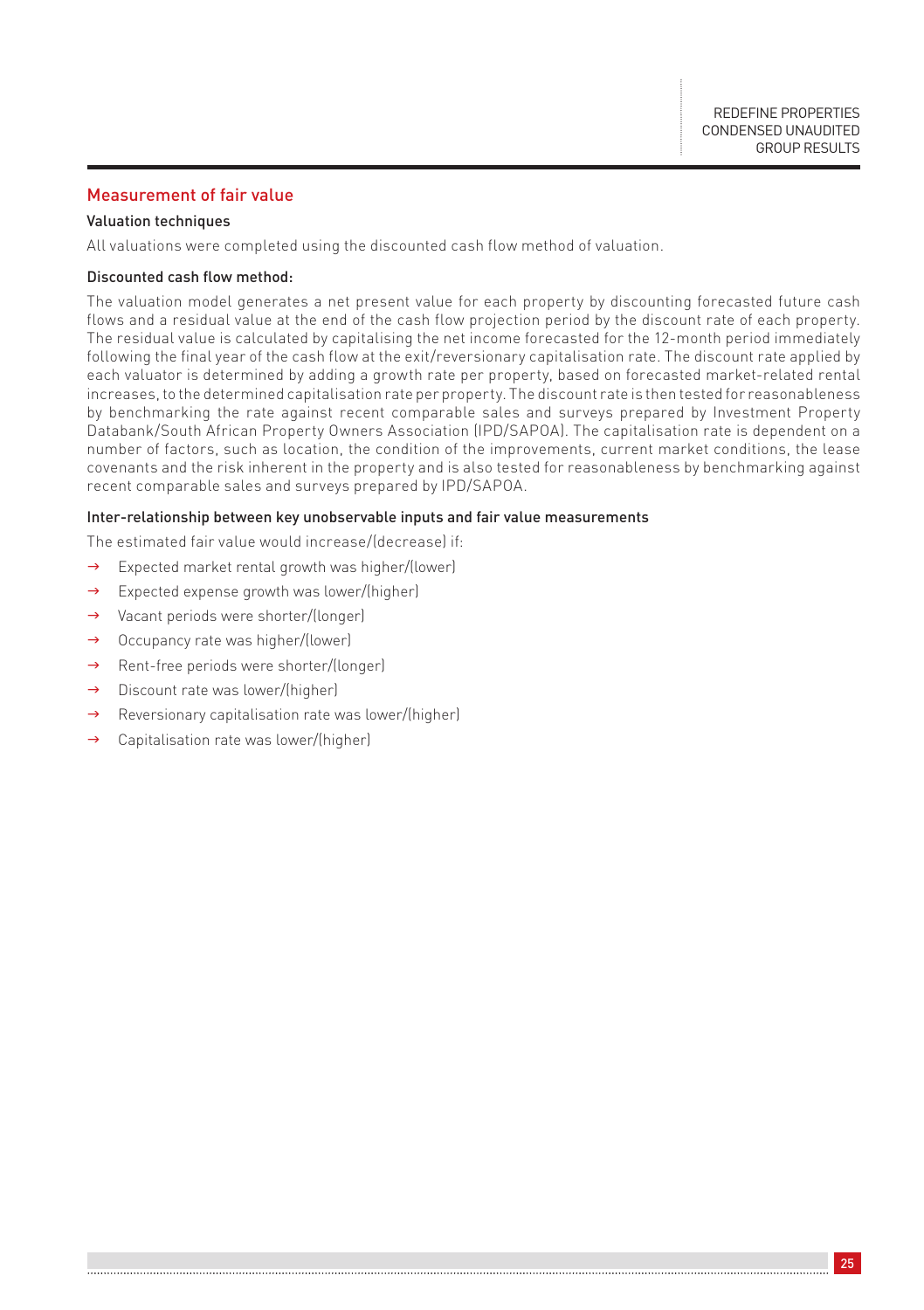## PRIOR PERIOD RESTATEMENTS AND RECLASSIFICATIONS

### **RESTATEMENTS**

### Loans receivables – Ma Afrika Tikkun Endowment Trust

In the financial year ended 31 August 2013, Redefine granted Ma Afrika Tikkun Endowment Trust (Ma Afrika) a loan to acquire Redefine shares. The loan is secured by 55 520 130 Redefine shares and will be repaid using the dividends on the shares and the proceeds generated by the future sale of shares. As the loan only has recourse to the shares and no other assets, the issue of the shares on loan account should have, for accounting purposes, been treated as an option grant which vested on the date when the loan was granted. In prior years, Redefine accounted for the shares as issued and recognised a loan receivable. The comparatives for the 29 February 2016 results have been restated to account for the issue of a share option, instead of the issue of Redefine shares and related loan. The guarantee fee receivable related to this loan has also been derecognised and is included in the valuation of the option.

#### Dipula BEE Trust

In 2012, Redefine sold 50 million Dipula Income Fund Limited B shares (Dipula B shares) to the Dipula BEE Trust for a consideration of R270 million and a 33.3% beneficiary interest in the Dipula BEE Trust. The Dipula BEE Trust obtained bank funding for the purchase of the shares. Redefine in turn provided a guarantee of R180 million and agreed to a put option of R90 million (minimum) as security for the bank loan. The Dipula BEE Trust cannot dispose of the 50 million Dipula B shares without Redefine's approval. Redefine has assessed that it neither retained nor transferred substantially all the risks and rewards of ownership of the 50 million Dipula B shares and Redefine retained control of the 50 million Dipula B shares. Therefore, Redefine should have continued to recognise the 50 million Dipula B shares to the extent of its continuing involvement. Redefine should also have a recognised an associated liability for the amount it could be required to pay in terms of the guarantee and put option. In 2012, Redefine derecognised the 50 million Dipula B shares and recognised a financial guarantee receivable and disclosed the related financial guarantee liability. Accordingly, this transaction has been restated retrospectively to reflect Redefine's continuing involvement in the 50 million Dipula B shares and associated liability.

### RECLASSIFICATIONS

#### Derivative assets and liabilities

In the prior periods, the interest rate swaps presented as derivative assets and liabilities were offset. Accordingly, the derivative assets/liabilities have been reclassified with the change applied retrospectively. The change is of a non-cash flow nature and has no effect on the distributable income or profit or loss.

#### Interest accrual on interest-bearing borrowings

In the prior periods, the interest accrual on interest-bearing borrowings was presented together with trade and other payables. The interest accrual on interest-bearing borrowings has been reclassified to a separate line on the statement of financial position with the change applied retrospectively. The change is of a non-cash flow nature and has no effect on the distributable income or profit or loss. There is no impact on the group's basic or diluted earnings per share and no impact on the total operating, investing or financing cash flows for the six months ended 29 February 2016.

#### Cash flow – dividends paid

In the prior periods, the dividends paid and dividends paid to non-controlling interests were presented as cash flows from operating activities. Dividends paid and dividends paid to non-controlling interests have been reclassified to cash flows from financing activities with the change applied retrospectively to be in line with the manner in which Redefine manages its cash.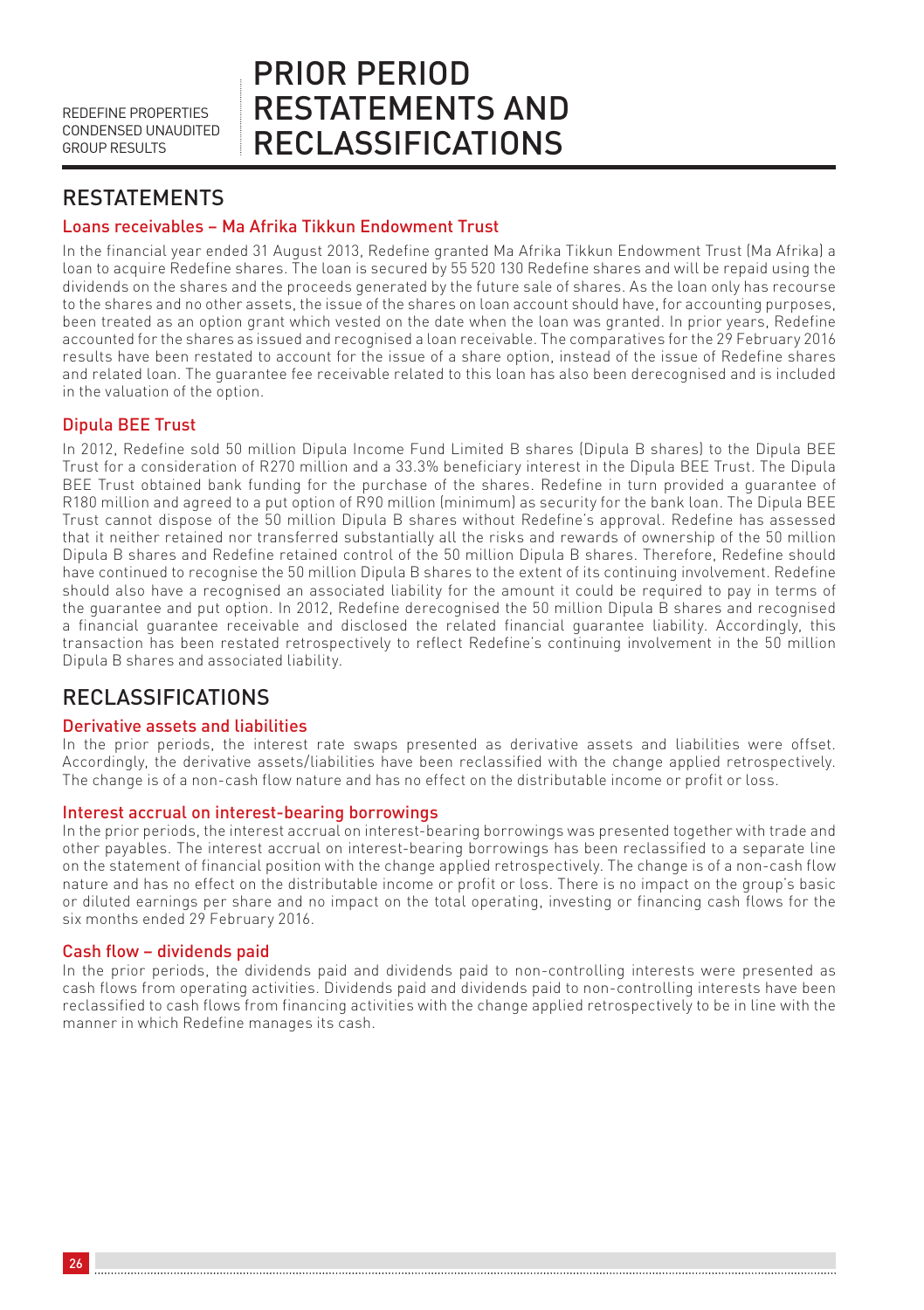The results for the half year ended 29 February 2016 were restated in accordance with the restatements in the 31 August 2016 audited group annual financial statements.

| Figures in R'000s                                                                                              | Impact of restatements and reclassifications |             |             |  |  |  |  |  |
|----------------------------------------------------------------------------------------------------------------|----------------------------------------------|-------------|-------------|--|--|--|--|--|
| Statement of financial position                                                                                | As previously<br>reported                    | Adjustment  | As restated |  |  |  |  |  |
| Non-current assets                                                                                             |                                              |             |             |  |  |  |  |  |
| Loans receivable                                                                                               | 1 319 517                                    | (570 505)   | 749 012     |  |  |  |  |  |
| Guarantee fees receivable                                                                                      | 97 760                                       | [97760]     |             |  |  |  |  |  |
| <b>Current assets</b>                                                                                          |                                              |             |             |  |  |  |  |  |
| Trade and other receivables                                                                                    | 726 402                                      | 3461        | 729 863     |  |  |  |  |  |
| Other financial assets                                                                                         |                                              | 252 830     | 252 830     |  |  |  |  |  |
| <b>Total assets</b>                                                                                            | 74 516 200                                   | (411974)    | 74 104 226  |  |  |  |  |  |
| Stated capital                                                                                                 | 34 716 446                                   | [528 405]   | 34 188 041  |  |  |  |  |  |
| Reserves                                                                                                       | 12 738 176                                   | (103366)    | 12 634 810  |  |  |  |  |  |
| Equity                                                                                                         | 47 591 501                                   | (631771)    | 46 959 730  |  |  |  |  |  |
| Non-current liabilities                                                                                        |                                              |             |             |  |  |  |  |  |
| Other financial liabilities                                                                                    | 33 033                                       | (33033)     |             |  |  |  |  |  |
| <b>Current liabilities</b>                                                                                     |                                              |             |             |  |  |  |  |  |
| Trade and other payables                                                                                       | 1 276 212                                    | (263039)    | 1 013 173   |  |  |  |  |  |
| Interest accrual on interest-bearing borrowings                                                                |                                              | 263 039     | 263 039     |  |  |  |  |  |
| Other financial liabilities                                                                                    |                                              | 252 830     | 252 830     |  |  |  |  |  |
| Total equity and liabilities                                                                                   | 74 516 200                                   | (411974)    | 74 104 226  |  |  |  |  |  |
| Number of shares in issue ('000)                                                                               | 4 544 612                                    | (55 520)    | 4489092     |  |  |  |  |  |
| Net asset value per share (excluding deferred tax and<br>NCII (cents)                                          | 1 048,07                                     | (1, 11)     | 1046,96     |  |  |  |  |  |
| Net tangible asset value per share (excluding deferred<br>tax, NCI and goodwill and intangible assets) (cents) | 930,67                                       | [2,57]      | 928,10      |  |  |  |  |  |
| Statement of profit or loss and other<br>comprehensive income                                                  |                                              |             |             |  |  |  |  |  |
| Other gains                                                                                                    |                                              |             |             |  |  |  |  |  |
| – Fee income                                                                                                   | 70 423                                       | (5014)      | 65 409      |  |  |  |  |  |
| Net interest costs                                                                                             |                                              |             |             |  |  |  |  |  |
| Interest income                                                                                                | 329 230                                      | [30 168]    | 299 062     |  |  |  |  |  |
| Profit for the period                                                                                          | 1 040 550                                    | 135 1821    | 1005368     |  |  |  |  |  |
| Earnings and diluted earnings per share from<br>continuing operations (cents)                                  | 22,44                                        | (0, 51)     | 21,93       |  |  |  |  |  |
| Statement of cash flows                                                                                        |                                              |             |             |  |  |  |  |  |
| Cash generated from operations                                                                                 | 2 257 006                                    | (63207)     | 2 193 799   |  |  |  |  |  |
| Interest received                                                                                              | 329 230                                      | [22 763]    | 306 467     |  |  |  |  |  |
| Interest paid                                                                                                  | [946 115]                                    | 63 207      | (882908)    |  |  |  |  |  |
| Dividends paid                                                                                                 | (1823935)                                    | 1823935     |             |  |  |  |  |  |
| Net cash inflow from operating activities                                                                      | (183 814)                                    | 1801172     | 1 617 358   |  |  |  |  |  |
| Dividends paid                                                                                                 |                                              | (1801172)   | (1801172)   |  |  |  |  |  |
| Net cash (outflow)/inflow from financing activities                                                            | 2 093 628                                    | [1 801 172] | 292 456     |  |  |  |  |  |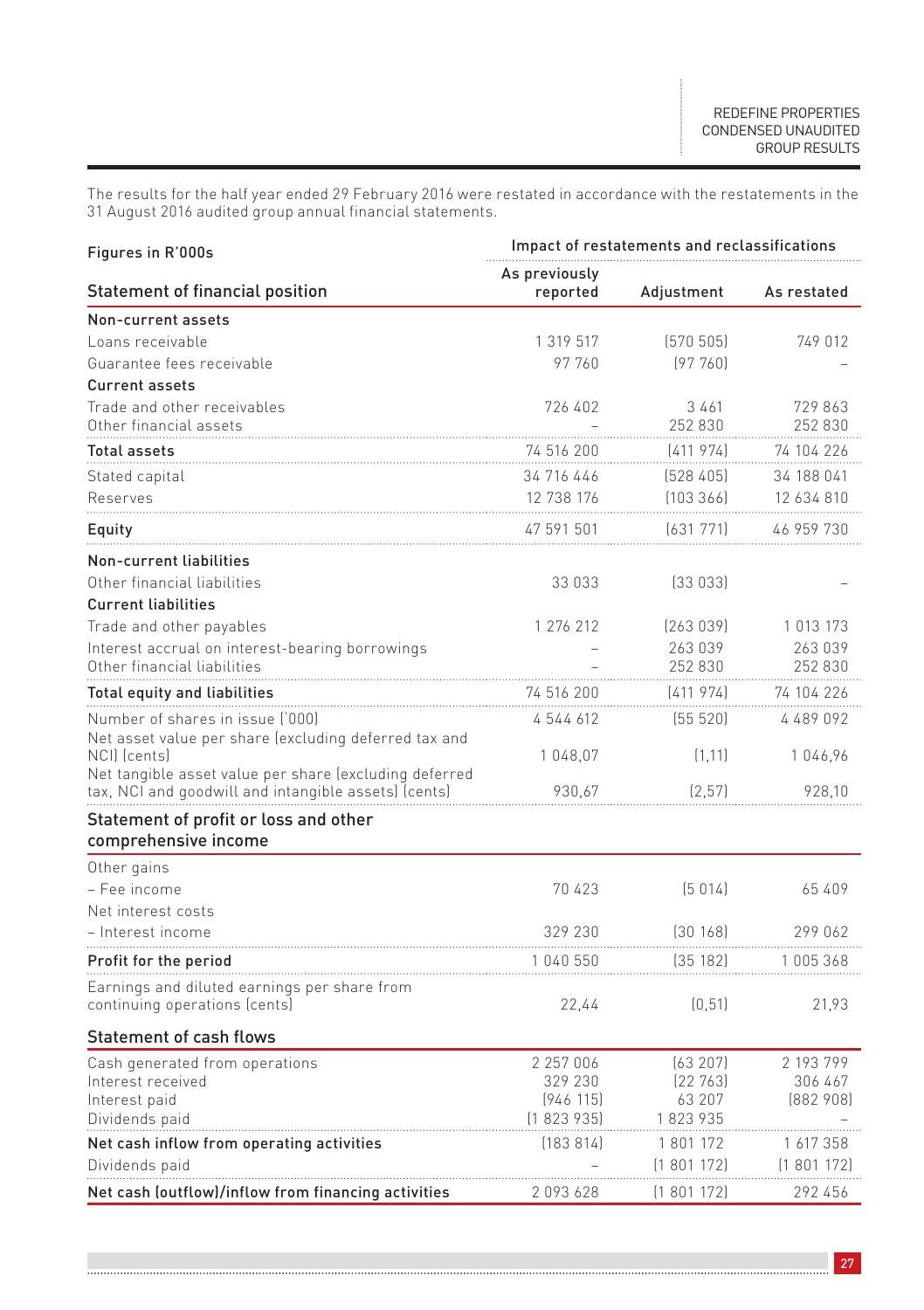### REDEFINE PROPERTIES LIMITED

(Incorporated in the Republic of South Africa) Registration number: 1999/018591/06 JSE share code: RDF ISIN: ZAE000190252 ("Redefine" or "the company" or "the group") (Approved as a REIT by the JSE)

#### Executive directors:

M Wainer (Executive Chairman) A J König (CEO) L C Kok (FD)

#### Independent non-executive directors:

M Barkhuysen N B Langa-Royds P Langeni B Mathews H K Mehta B Nackan (lead independent) D A Nathan

#### Registered office:

Rosebank Towers, Office Level 5, 19 Biermann Avenue, Rosebank, 2196 PO Box 1731, Parklands, 2121 Telephone +27 11 283 0000

#### Email and website:

investorenquiries@redefine.co.za www.redefine.co.za

#### Transfer secretaries:

Computershare Investor Services Proprietary Limited

Sponsor: Java Capital

Company secretary: B Baker

Independent auditors: KPMG Inc